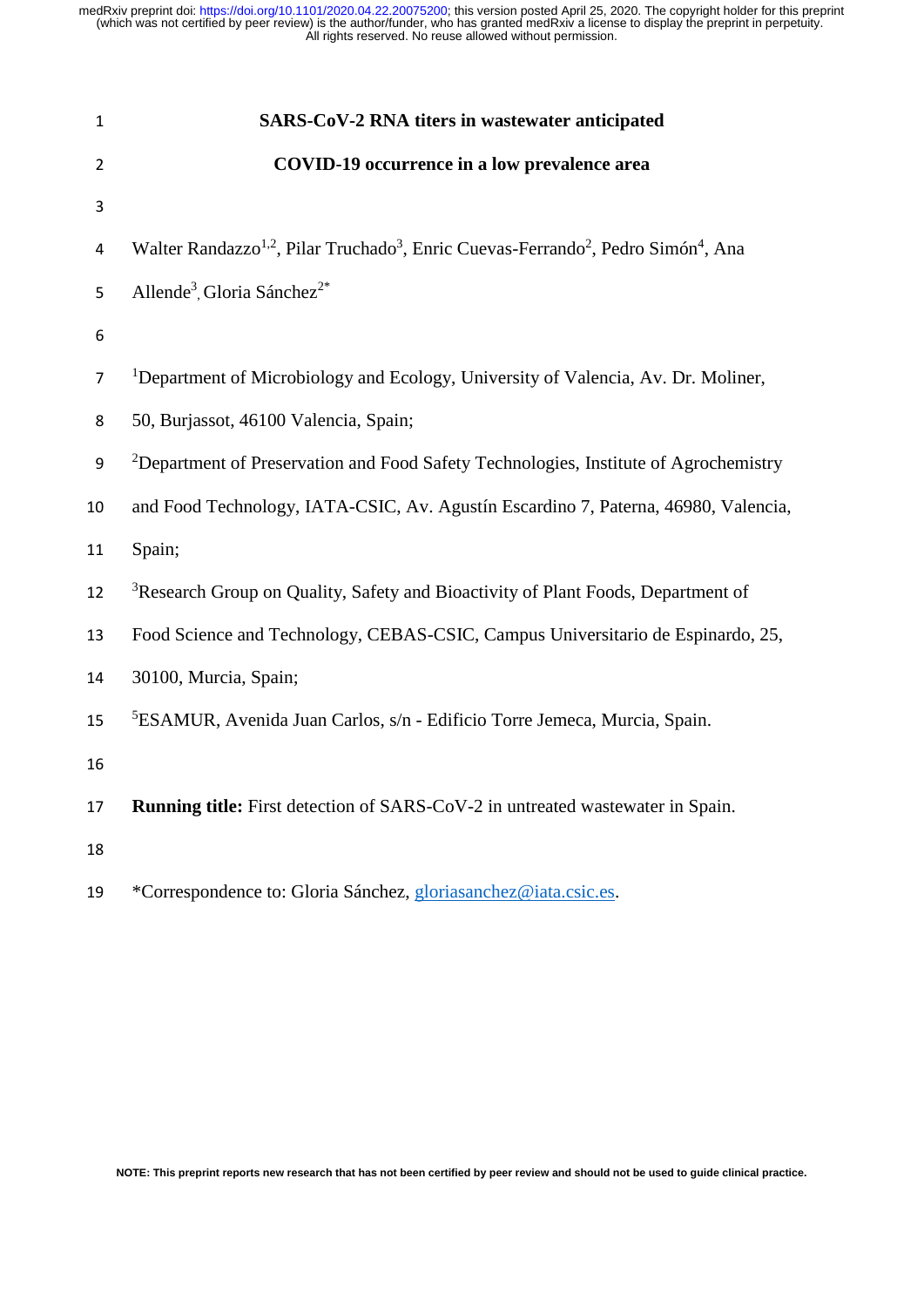#### **Abstract**

 Severe acute respiratory syndrome coronavirus 2 (SARS-CoV-2) has caused more than 22 200,000 reported COVID-19 cases in Spain resulting in more than 20,800 deaths as of April 21, 2020. Faecal shedding of SARS-CoV-2 RNA from COVID-19 patients has extensively been reported. Therefore, we investigated the occurrence of SARS-CoV-2 RNA in six wastewater treatments plants (WWTPs) serving the major municipalities within the Region of Murcia (Spain), a low prevalence area. Firstly, an aluminum hydroxide adsorption-precipitation concentration method was tested using a porcine coronavirus (Porcine Epidemic Diarrhea Virus, PEDV) and mengovirus (MgV). The 29 procedure resulted in average recoveries of  $10.90 \pm 3.54\%$  and  $10.85 \pm 2.11\%$  in influent 30 water and  $3.29 \pm 1.58\%$  and  $6.19 \pm 1.00\%$  in effluent water samples for PEDV and MgV, respectively. Then, the method was used to monitor the occurrence of SARS-CoV-2 from March 12 to April 14, 2020 in influent, secondary and tertiary effluent water samples. By using the real-time RT-PCR (RT-qPCR) Diagnostic Panel validated by US CDC that targets three regions of the virus nucleocapsid (N) gene, we estimated quantification of SARS-CoV-2 RNA titers in untreated wastewater waters of 5.29 log genomic copies/L on average. Moreover, we tested as negative all secondary and tertiary treated water samples, highlighting that current water disinfection treatments applied in the analyzed WWTP are able to remove SARS-CoV-2 RNA.

 This environmental surveillance data were compared to declared COVID-19 cases at municipality level, revealing that SARS-CoV-2 was circulating among the population even before the first cases were reported by local or national authorities in many of the cities where wastewaters have been sampled. The detection of SARS-CoV-2 in wastewater in early stages of the spread of COVID-19 highlights the relevance of this strategy as an early indicator of the infection within a specific population. At this point,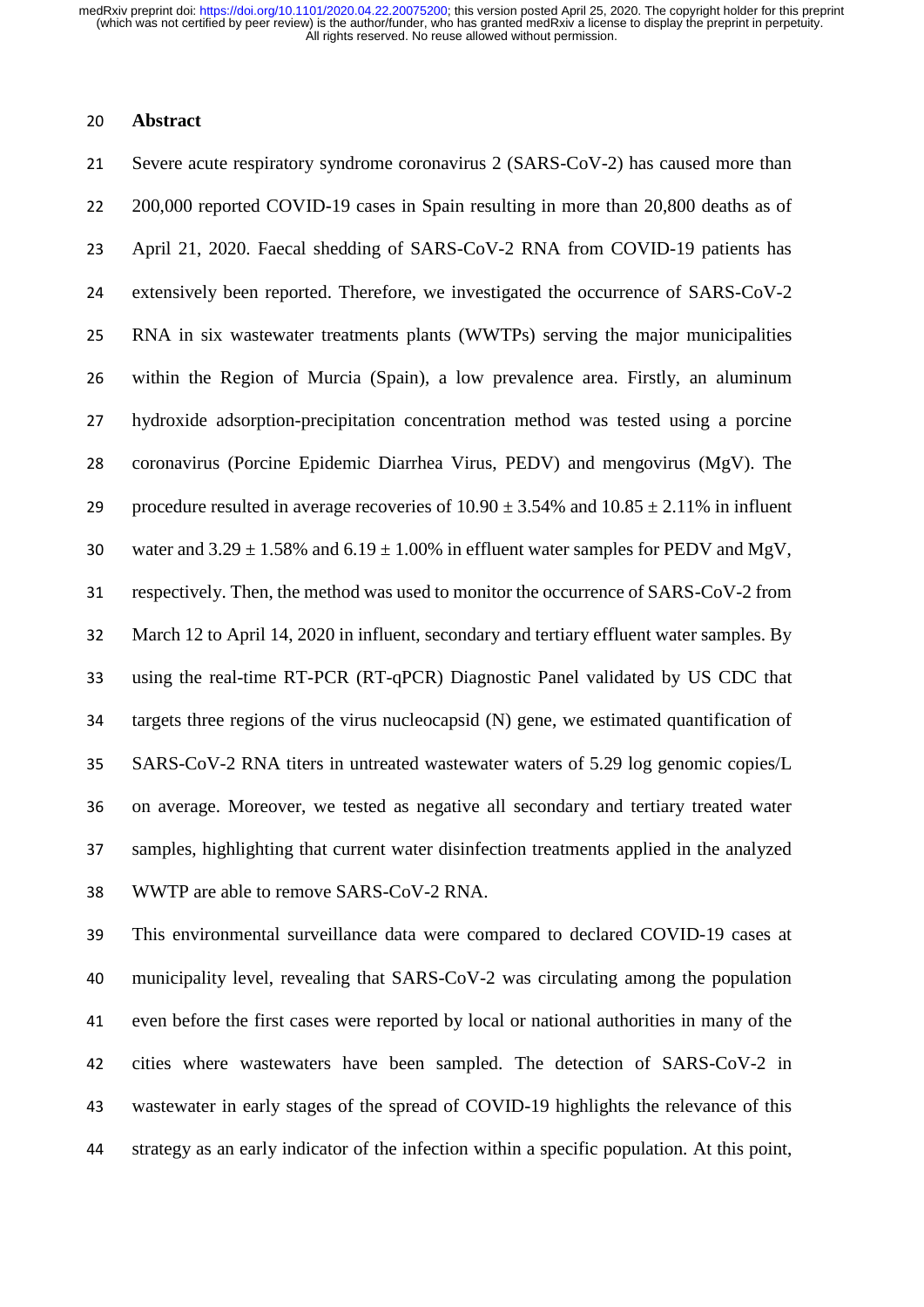- this environmental surveillance could be implemented by municipalities right away as a
- tool, designed to help authorities to coordinate the exit strategy to gradually lift its
- coronavirus lockdown.
- 
- **Keywords:** environmental surveillance, influent water, effluent water, reclaimed water,
- concentration protocol, RNA virus.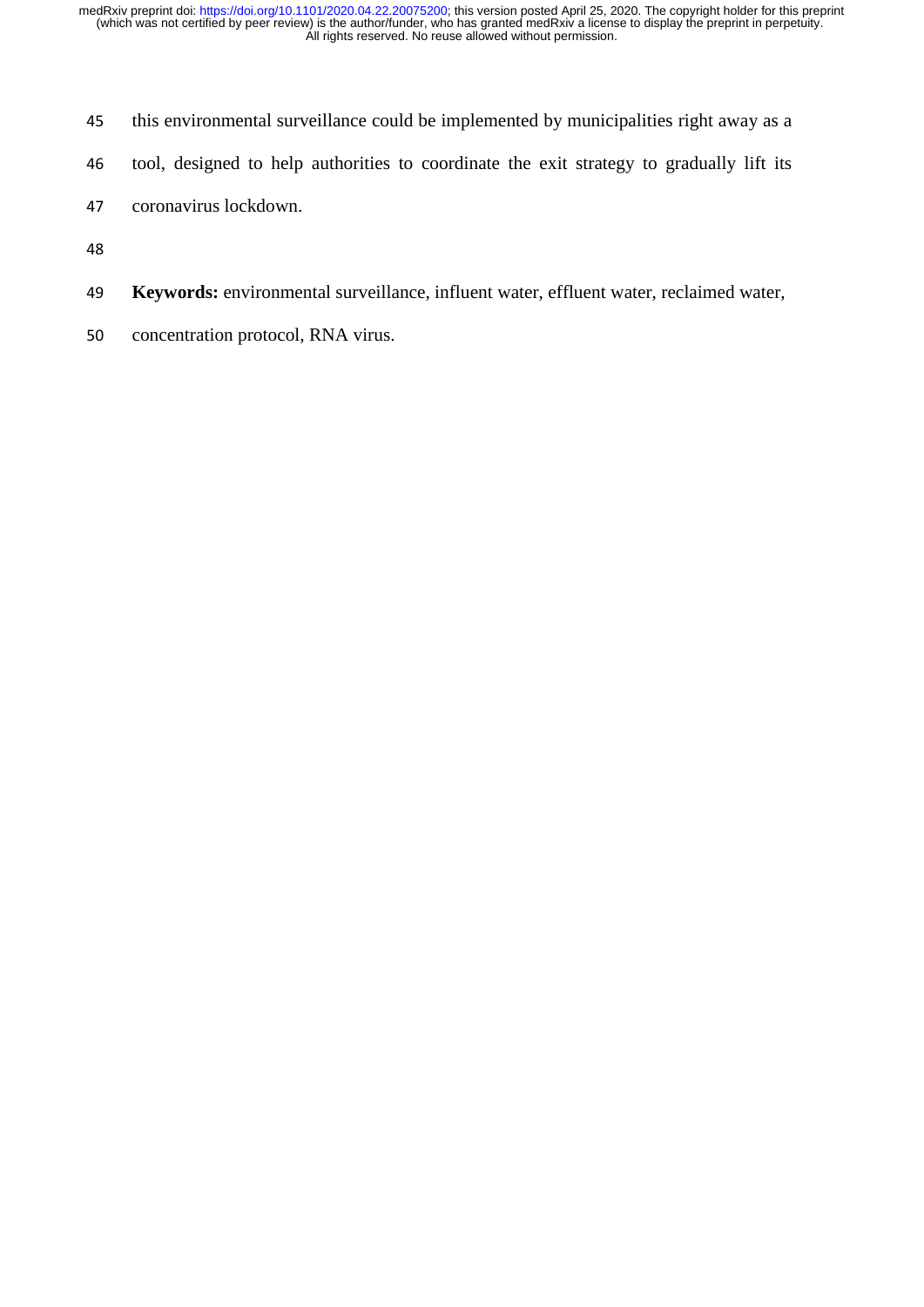#### **1. Introduction**

 Coronaviruses (CoVs) are a family of viruses pathogenic for humans and animals associated to respiratory and gastro-intestinal infections. CoVs used to be considered as minor pathogens for humans as they were responsible of common cold or mild respiratory infections in immunocompetent people. Nonetheless, the emergence of novel and highly pathogenic zoonotic diseases caused by CoVs such as Severe Acute Respiratory Syndrome (SARS), Middle East Respiratory Syndrome (MERS) and most recently SARS-CoV-2 arises questions to be addressed to guide public health response.

 CoVs are mainly transmitted through respiratory droplets. However, as for SARS and MERS, SARS-CoV-2 RNA has been detected in stool samples from patients suffering COVID-19 and from asymptomatic carriers (1–5). The duration of viral shedding has been observed to vary among patients with means of 14-21 days (6, 7), as well as the 63 magnitude of shedding varies from  $10^2$  up to  $10^8$  RNA copies per gram (1, 2, 8).

 Infectious viruses deriving from fecal specimen have been cultured in Vero E6 cells and observed by electron microscopy (9). In addition, gastric, duodenal, and rectal epithelial cells are infected by SARS-CoV-2 and the release of the infectious virions to the gastrointestinal tract supports the possible fecal-oral transmission route (10). Even though the possibility of faecal-oral transmission has been hypothesized, the role of secretions in 69 the spreading of the disease is not clarified yet  $(6, 7, 9, 11)$ .

 Wastewater monitoring has been a successful strategy pursued to track chemical and biological markers of human activity including illicit drugs consumption, pharmaceuticals use/abuse, water pollution, and occurrence of antimicrobial resistance genes (12–15). Viral diseases have been also surveilled by the detection of genetic material into wastewater as for enteric viruses (16–18), re-emerging zoonotic hepatitis E virus (19, 20), and poliovirus during the global eradication programme (21).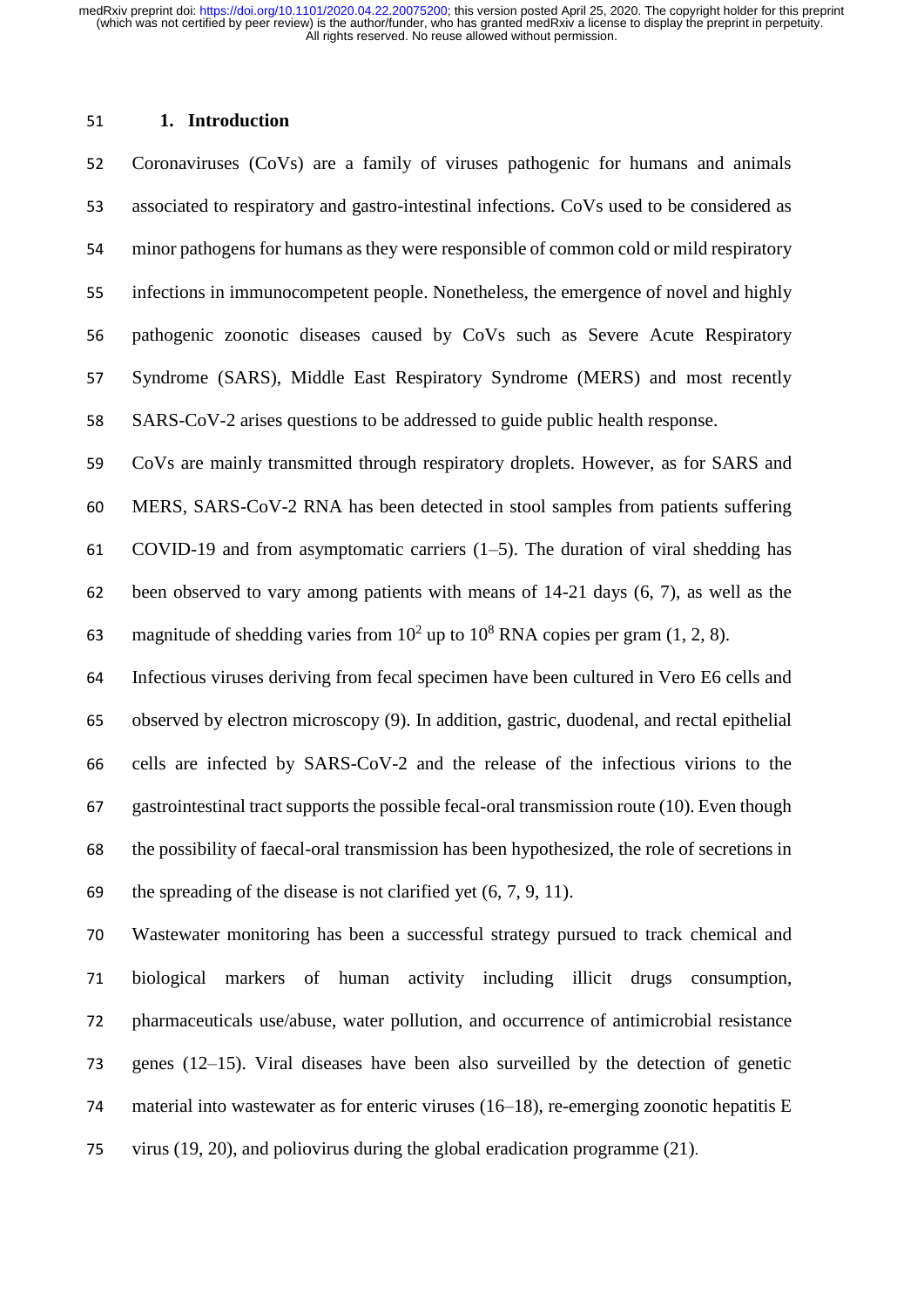Currently, various studies detected SARS-CoV-2 RNA in wastewater worldwide (22– 26), and wastewater testing has been suggested as a non-invasive early-warning tool for monitoring the status and trend of COVID-19 infection and as an instrument for tuning public health response (27–29). Under current circumstance, this environmental surveillance could be implemented in wastewater treatment plants as a tool, designed to help authorities to coordinate the exit strategy to gradually lift its coronavirus lockdown. 82 Here, we report the first detection of SARS-CoV-2 RNA in untreated wastewater samples in Spain collected from six different wastewater treatment plants (WWTPs) in Murcia, the lowest prevalence area in Iberian Peninsula. Additionally, the efficacy of the secondary and tertiary treatments implemented in the WWPTs against SARS-CoV-2 has been confirmed. The outcomes of the environmental surveillance reflect the epidemiological data in a low COVID-19 diagnosed cases setting, thus supporting the need of developing and implementing advanced models for wastewater-based epidemiology (WBE).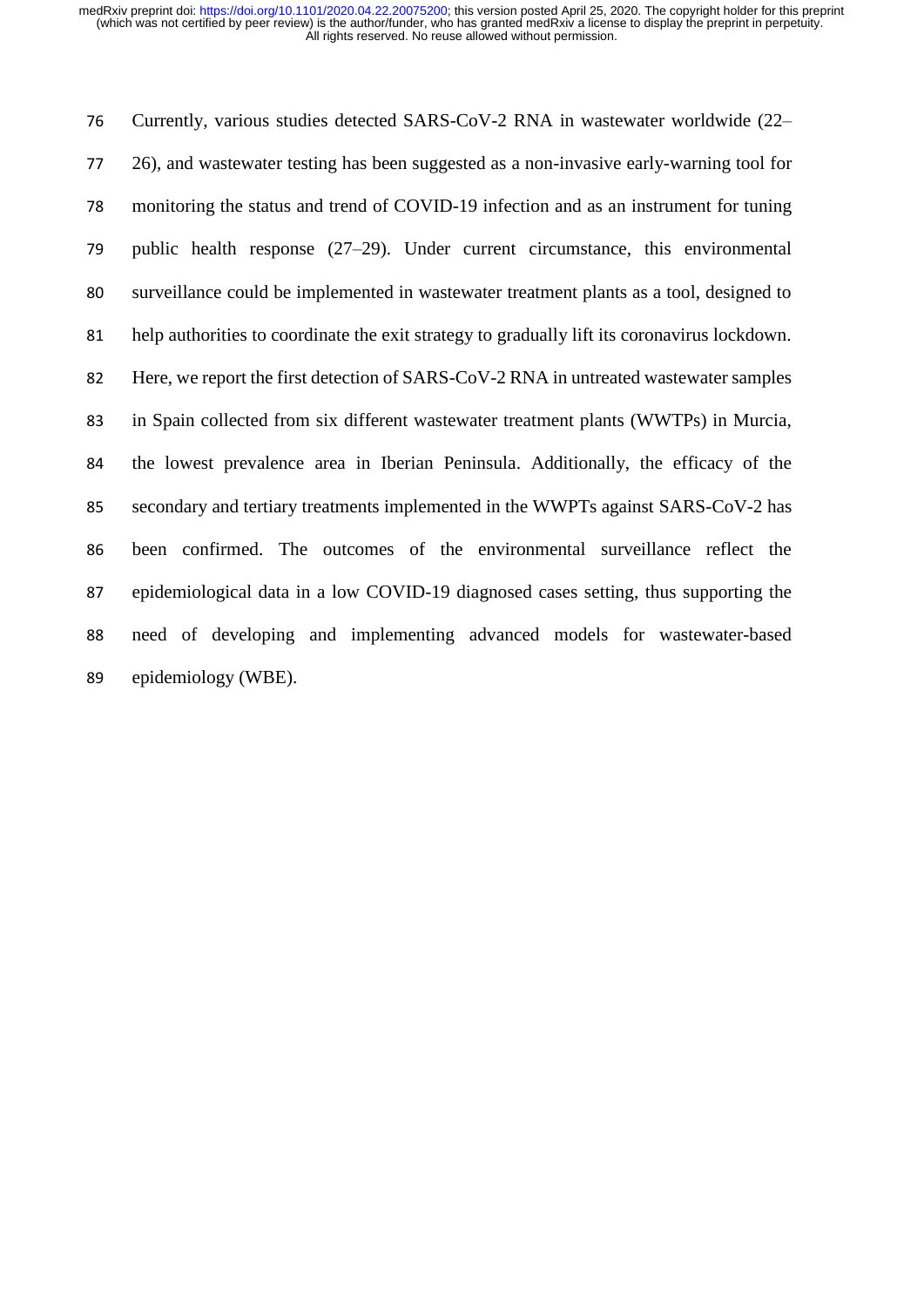#### **2. Material and methods**

#### **2.1. Sampling sites and samples collection**

Influent and effluent water samples were collected from six WWTPs located in the main

- cities of the Region of Murcia, Spain (Figure 1). Technical data on WWTPs are
- provided in Table 1.

A total of 42 influent, and 18 secondary and 12 tertiary treated effluent water samples

were collected from 12 March to 14 April 2020 and investigated for the occurrence of

SARS-CoV-2 RNA. Collected samples were transferred on ice to the laboratory and

concentrated on the same day of sampling or the day after.

#### **2.2. Wastewater and effluent water concentration**

 The porcine epidemic diarrhea virus (PEDV) strain CV777 and the mengovirus (MgV) vMC0 (CECT 100000) were preliminary used to evaluate the aluminum hydroxide adsorption-precipitation method previously described for concentrating enteric viruses from wastewater and effluent water (30, 31). In brief, 200 mL of biobanked influent (n=2) and effluent water samples (n=2) were artificially inoculated with PEDV and MgV. Then pH was adjusted to 6.0 and Al(OH)<sup>3</sup> precipitate formed by adding 1 part 0.9N AlCl<sup>3</sup> (Acros organics, Geel, Belgium) solution to 100 parts of sample. The pH was readjusted to 6.0 and sample mixed using an orbital shaker at 150 rpm for 15 min at room 109 temperature. Then, viruses were concentrated by centrifugation at  $1,700 \times g$  for 20 min. The pellet was resuspended in 10 mL of 3% beef extract pH 7.4, and samples were shaken 111 for 10 min at 150 rpm. Concentrate was recovered by centrifugation at  $1,900 \times g$  for 30 min and pellet resuspended in 1 mL of PBS.

 All wastewater and effluent water samples included in this study were processed as described and MgV (5 log PCRU) was spiked as process control.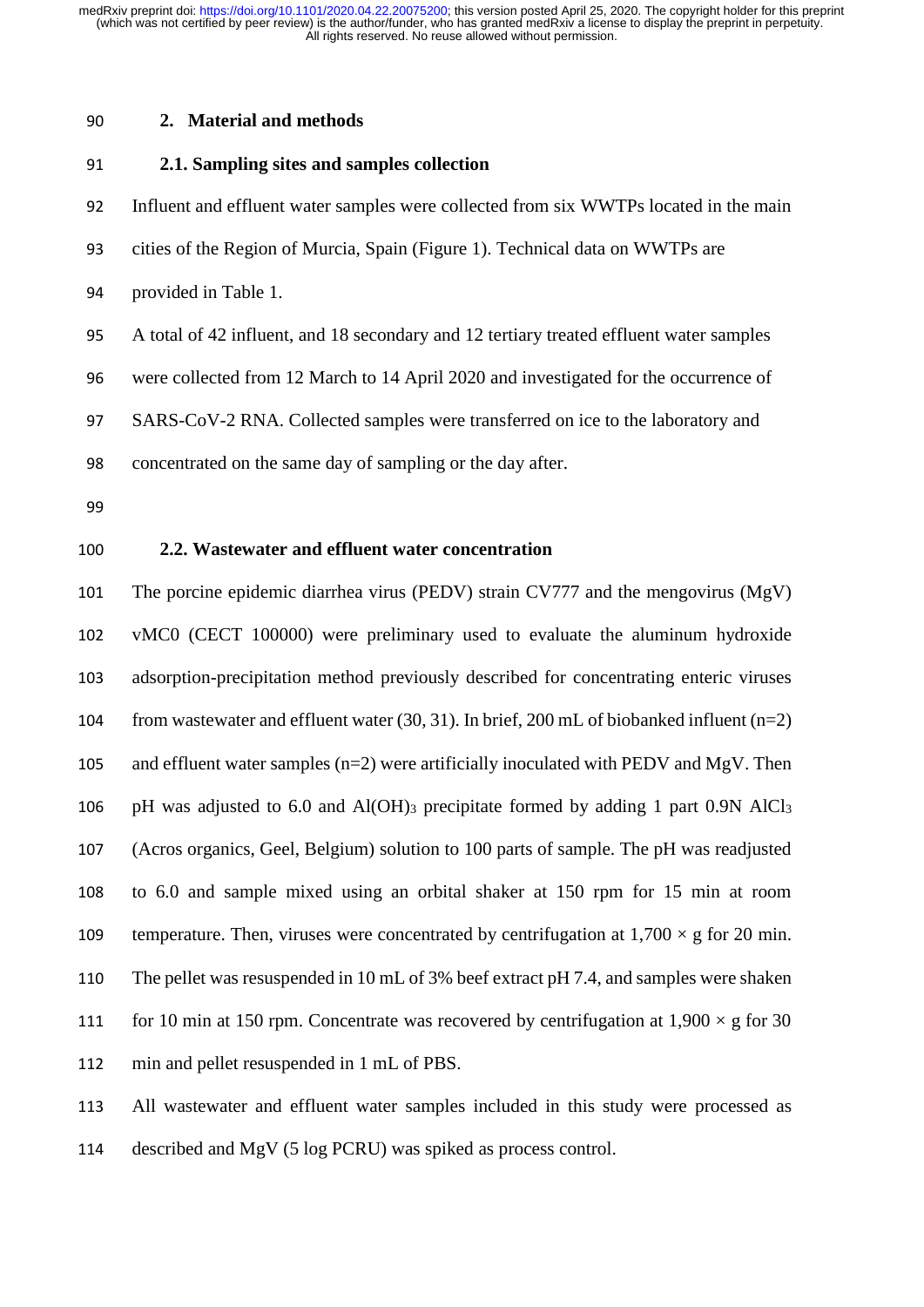# **2.3. Viral extraction, detection and quantification**  Viral RNA was extracted from concentrates using the NucleoSpin RNA virus kit (Macherey-Nagel GmbH & Co., Düren, Germany) according to the manufacturer's instructions with some modifications. Briefly, 150 µL of the concentrated sample was mixed with 25 µL of Plant RNA Isolation Aid (Thermo Fisher Scientific, Vilnius, Lithuania) and 600 µL of lysis buffer from the NucleoSpin virus kit and subjected to 122 pulse-vortexing for 1 min. Then, the homogenate was centrifuged for 5 min at  $10,000 \times$  g to remove the debris. The supernatant was subsequently processed according to the manufacturer's instructions. Viral RNA was detected by TaqMan real-time RT-PCR (RT-qPCR) on LightCycler 480 instrument (Roche Diagnostics, Germany). MgV RNA was detected by using UltraSense One-Step kit (Invitrogen, SA, US) and the RT-qPCR assay as in ISO 15216-1:2017 (32, 33). Undiluted and ten-fold diluted MgV RNA was tested to check for RT-qPCR inhibitors. PEDV RNA was detected by using PrimeScript™ One Step RT-PCR Kit (Takara Bio, USA) and the TaqMan RT-qPCR assay described by (34). SARS-CoV-2 RNA was detected by using PrimeScript™ One Step RT-PCR Kit and the RT-qPCR diagnostic panel assays validated by the US Centers for Disease Control and Prevention (35). The first version of the kit with three sets of oligonucleotide primers and probes was used to target three different SARS-CoV-2 regions of the nucleocapsid (N) gene. The sets of primer and probes (2019-nCoV RUO Kit) as well as the positive control 137 (2019-nCoV N Positive Control) were provided by IDT (Integrated DNA Technologies, Leuven, Belgium). Each RNA was analyzed in duplicate and every RT-qPCR assay included negative (nuclease-free water) and positive controls.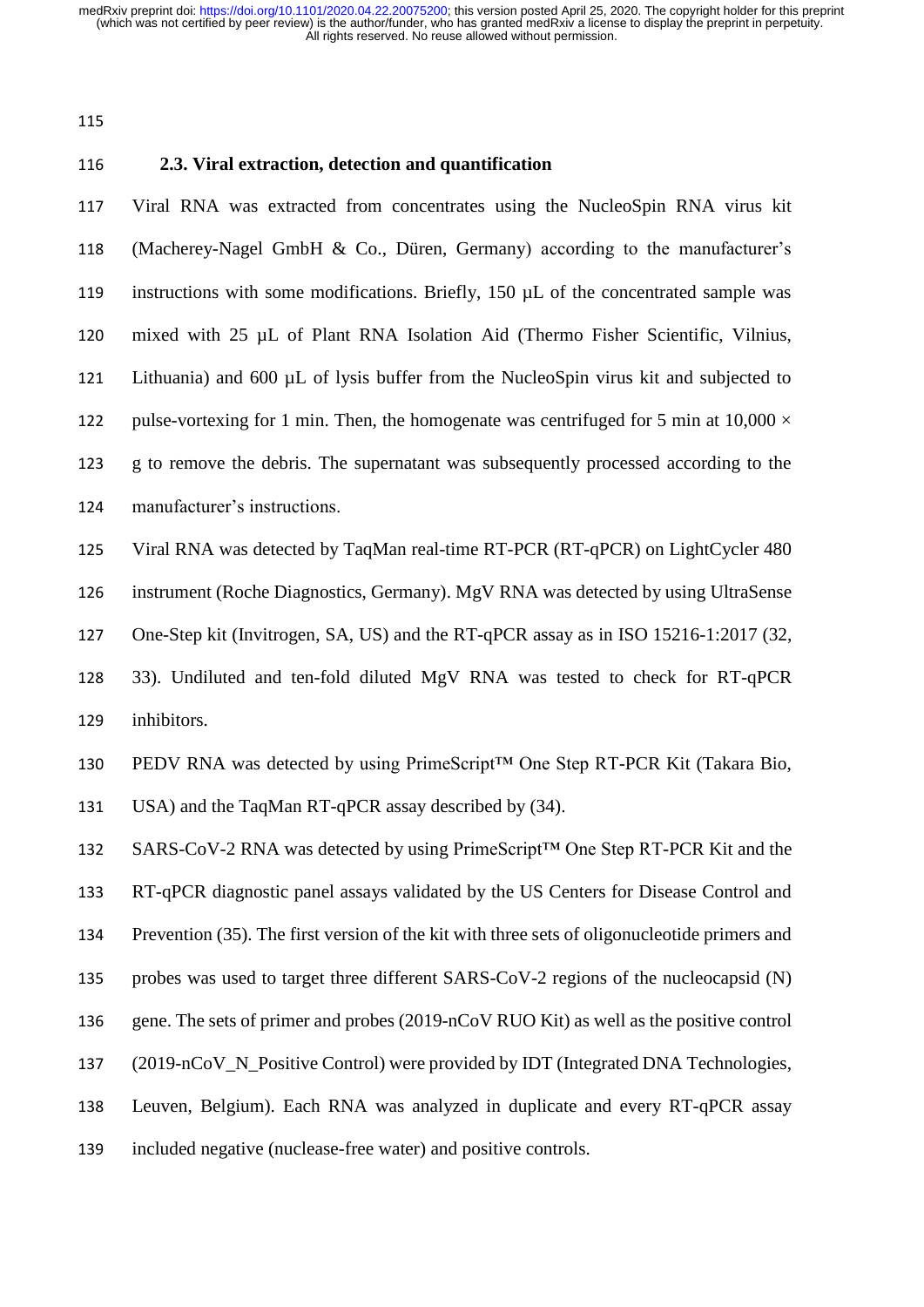| 140 | Biobanked samples (n=4) collected in October 2019, before the first COVID-19 case was               |
|-----|-----------------------------------------------------------------------------------------------------|
| 141 | documented, were used as relevant negative control to exclude false positive reactions.             |
| 142 | SARS-CoV-2 RNA was quantified as genome copies (gc) by plotting the quantification                  |
| 143 | cycles (Ct) to an external standard curve built with 10-fold serial dilution of a quantified        |
| 144 | plasmid control (IDT). MgV and PEDV RNA were quantified by plotting the Cts to an                   |
| 145 | external standard curve generated by serial end-point dilution method.                              |
| 146 | MgV recovery rates were calculated and used as quality assurance parameters according               |
| 147 | to ISO 15216-1:2017 (33).                                                                           |
| 148 |                                                                                                     |
| 149 | 3. Results and Discussion                                                                           |
| 150 | 3.1. Performance of the concentration method                                                        |
| 151 | The aluminum hydroxide adsorption-precipitation method was tested by spiking influent               |
| 152 | and effluent samples with MgV and PEDV. On average, MgV was recovered at ranges                     |
| 153 | of $10.85 \pm 2.11\%$ in influent and $6.19 \pm 1.00\%$ in effluent water. PEDV was recovered at    |
| 154 | ranges of $10.90 \pm 3.54\%$ in influent and $3.29 \pm 1.58\%$ in effluent water. These results are |

 in line with the MgV recoveries reported for enteric viruses concentration in water samples by the same aluminum-based method (19, 30) and higher than the 1% as the quality assurance parameter indicated for bottled water into ISO 15216-1:2017 (33).

 Similarly, MgV was successfully used as recovery control for hepatitis E virus concentration from influent and effluent water samples (5-13%) by applying a polyethylene glycol (PEG) precipitation method (20). A similar PEG-based protocol was recently used to recover SARS-CoV-2 from wastewater, although recovery control was not included in the study (23).

163 Moreover, filtration through 10 kDa Centricon<sup>®</sup> Plus-70 centrifugal device successfully

recovered SARS-CoV-2 in wastewater with recovery efficiencies of F-specific RNA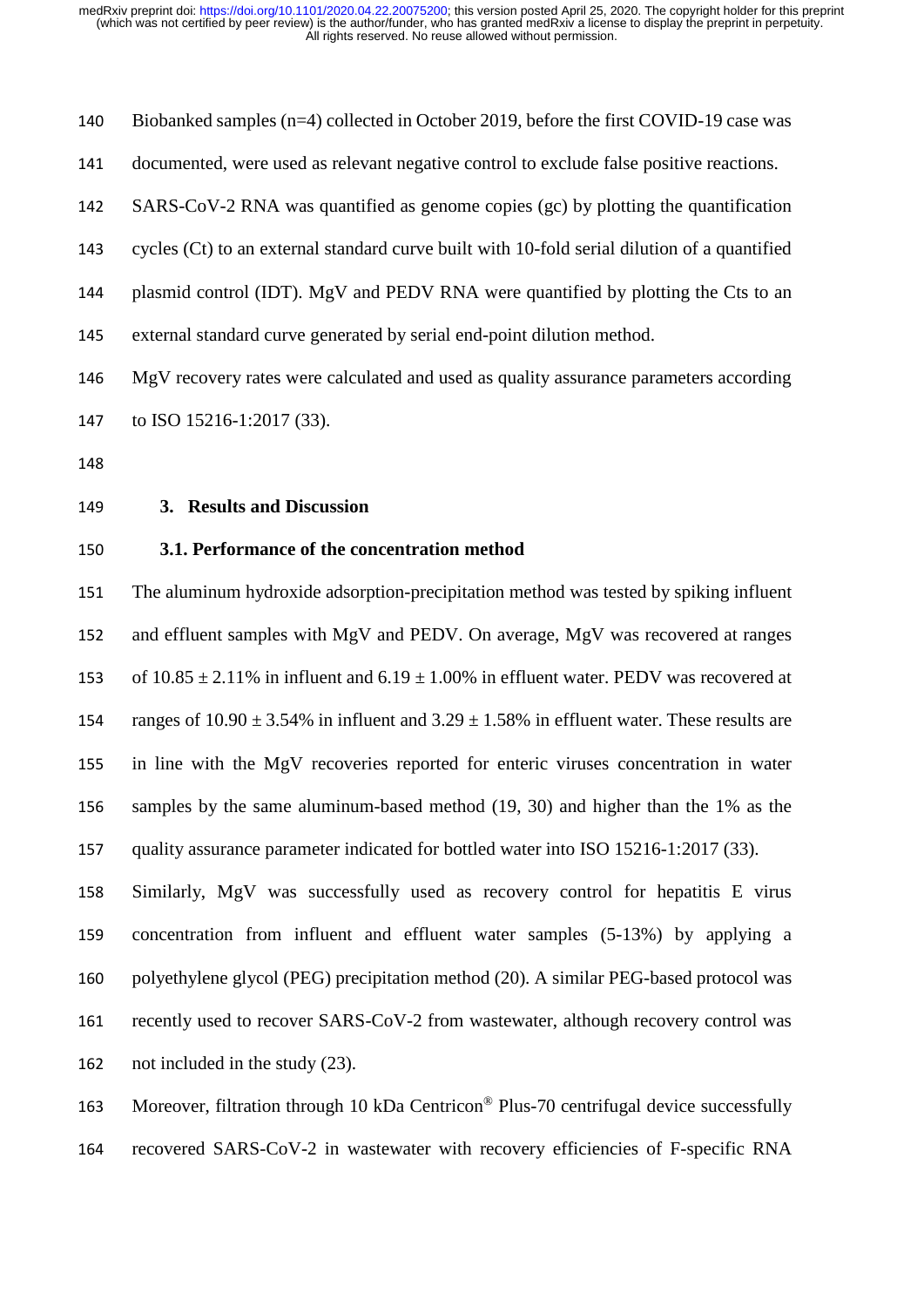| 165 | phages of 73% (22). However, concentration by electropositive membrane should be           |
|-----|--------------------------------------------------------------------------------------------|
| 166 | further evaluated given a SARS-CoV recovery from wastewater of 1% (36).                    |
| 167 | Rigorous limits of detection should be established by spiking SARS-CoV-2 cell-culture      |
| 168 | adapted strain or positive COVID-19 fecal samples in influent and effluent wastewater      |
| 169 | samples to be concentrated following the aluminum hydroxide adsorption-precipitation       |
| 170 | method. Nonetheless, the need of a BSL3 laboratory facility to handle SARS-CoV-2           |
| 171 | represents the main limitation of this experiment.                                         |
| 172 |                                                                                            |
| 173 | 3.2. SARS-CoV-2 titers in wastewater and effluent water                                    |
| 174 | A total of 42 influent, and 18 secondary and 12 tertiary treated effluent water samples    |
| 175 | were collected from 12 March to 14 April 2020 and investigated for the occurrence of       |
| 176 | SARS-CoV-2 RNA. Samples were considered positive for Ct below 40 (as in Medema et          |
| 177 | al., 2020 and F. Wu et al., 2020) and titrated by using the quantified plasmid control for |
| 178 | each of the RT-qPCR targets.                                                               |
| 179 | The 85.7% (36 positive samples out of 42) influent samples were tested positive for at     |
| 180 | least one SARS-CoV-2 RT-qPCR target. None (0 out of 30) of the secondary and tertiary      |
| 181 | effluent samples tested positive for any of the SARS-CoV-2 RT-qPCR target (Figure 2).      |
| 182 | A relevant number of influent water samples (12%) showed Ct ranging between 37 and         |
| 183 | 40, even though lower Ct of 34-37 were observed (29%). In all samples, MgV recoveries      |
| 184 | were above $1\%$ (10.05 $\pm$ 14.10%). Detection of SARS-CoV-2 RNA in influent water has   |
| 185 | been reported worldwide (22–24, 26), and only one study tested treated wastewater that     |
| 186 | resulted positive (Paris) (25).                                                            |

187 On average, SARS-CoV-2 RNA titers of  $5.15 \pm 0.25$ ,  $5.53 \pm 0.24$ , and  $5.49 \pm 0.27$  log gc/L were quantified in wastewater by using N1, N2 and N3 primer/probe mixes,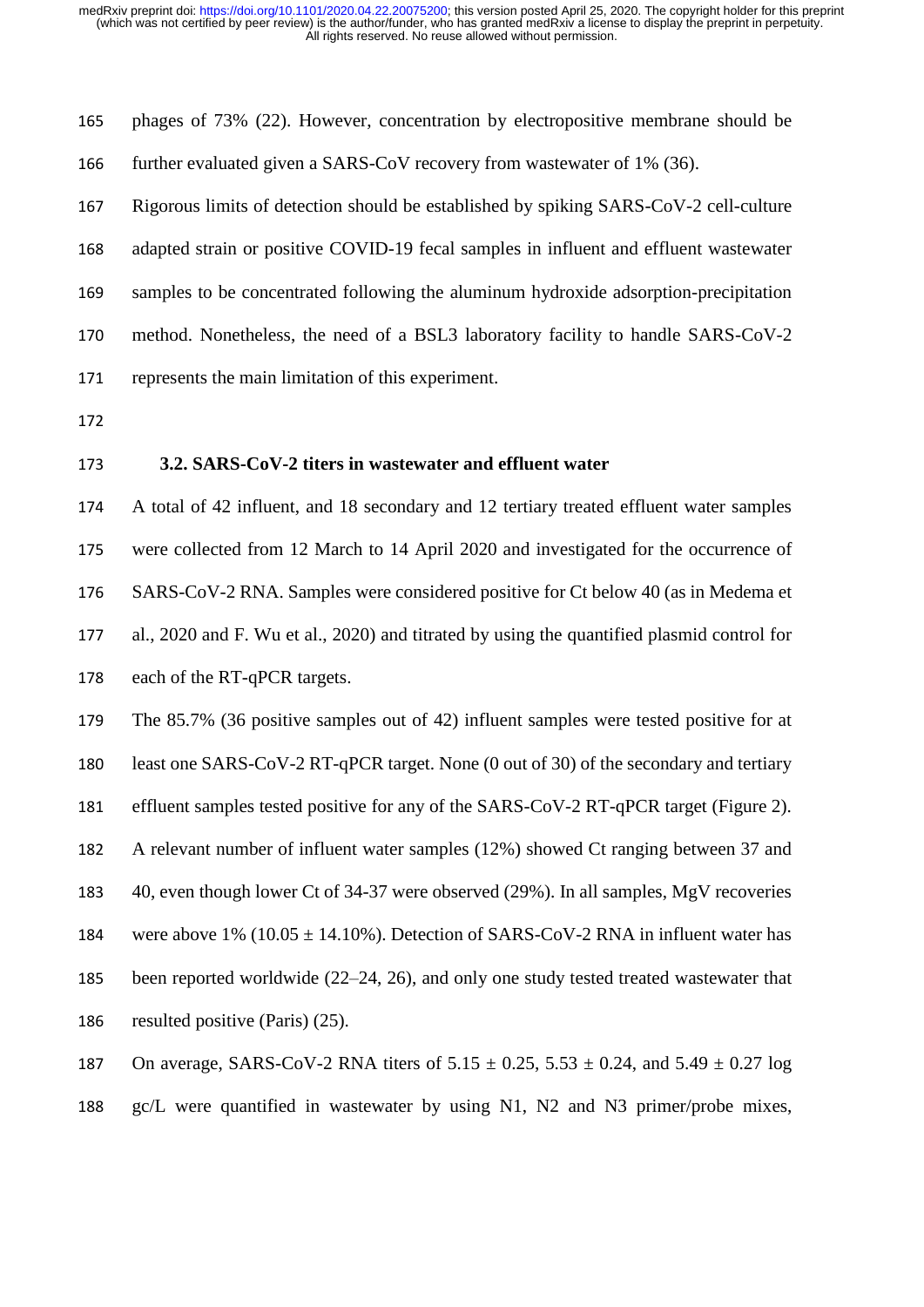respectively. Titer of 4 and 5 to more than 6 log gc/L have been reported in Massachusetts

and France, respectively (23, 25).

 We observed discrepancies among RT-qPCR N1, N2 and N3 assays for several water samples in agreement to a previous report (22). This could be due to the different analytical sensitivity among the assays as well as the detection of possible false positive samples by RT-qPCR N3 in low concentrated samples (37, 38). The latter possibility has been solved by excluding the N3 primers/probe set from the US CDC 2019-nCoV RT- qPCR diagnostic panel in its last revision (March, 30) (39). In addition, a partial inhibitory effect of the matrix is not to be completely excluded despite the controls included in the assays. A more sensitive estimation of SARS-CoV-2 loads in wastewater should be studied by digital RT-qPCR (dRT-qPCR). dRT-qPCR could be used to quantify samples with low viral loads, even though it may not be the best practical and economically sustainable option for environmental surveillance.

 Even though the SARS-CoV-2 RNA detection in wastewater is functional for WBE purposes, the risk for human health associated to the water cycle is still under debate as infectivity of viral particles remain to be confirmed as well as its potential fecal-oral transmission.

 In spite of the high concentration of viral RNA in specimen and the evidence of gastrointestinal infection (10), infectious viruses from stools have been isolated in one study (9) while another attempt resulted without success (2).

 The potential transmission of SARS-CoV-2 via wastewater has not been proven (40, 41) and it seems unlikely given the poor viral stability in environmental conditions and its elevated sensitivity to disinfectants (26, 42, 43).

#### **3.3. Environmental surveillance**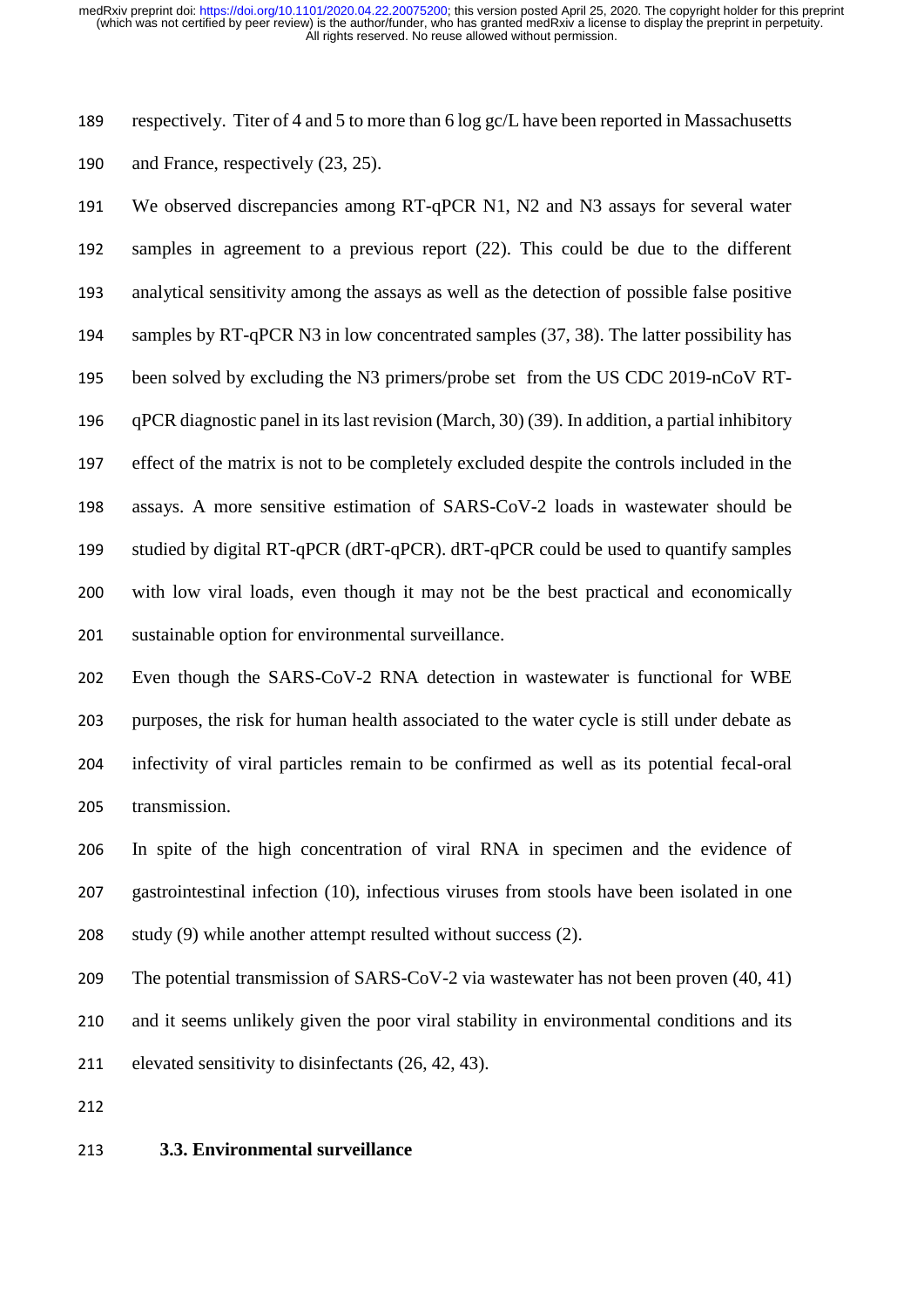Epidemiological data on COVID-19 in the Murcia Region have been retrieved from the publically available repository of the "Servicio de epidemiologia" of the "Consejería de Salud de la Región de Murcia" (available at [http://www.murciasalud.es/principal.php\)](http://www.murciasalud.es/principal.php) (Table 3) and plotted to the SARS-CoV-2 RNA mean loads as detected by three RT- qPCR assays (Figure 2). In general, RT-qPCR amplification signals have been detected in wastewaters when cases

 were diagnosed within the municipality. Positive wastewater samples have been detected with at least two out of three RT-qPCR assays in low prevalence municipalities as in Murcia (96 cases, 21.18 cases per 100,000 inhabitants), Cartagena (36 cases, 16.76) and Molina de Segura (12 cases, 16.69). Of note, positive wastewater samples were detected 12-16 days before COVID-19 cases were declared in Lorca, Cieza and Totana municipalities.

 A similar study conducted in Paris (France) demonstrated the detection of viral genome before the exponential phase of the epidemic (25). However, our results indicate that SARS-CoV-2 can be detected weeks before the first confirmed case. The early detection of SARS-CoV-2 RNA in wastewater could have alerted about the imminent danger, giving a valuate time to the managers to coordinate and implement actions to slow the spread of the disease. Therefore, our outcomes support that WBE could be used as an early warning tool to monitor the status and the trend of COVID-19 infection within a community.

 On the other hand, we believe that this environmental surveillance could be used as an instrument to drive the right decisions to reduce the risk of lifting restrictions too early. In fact, a very important question is to determine what needs to be implemented to have reliable data to reduce the risk of a "second wave". Massive population tests are the first choice, but in their absence, wastewater monitorization of SARS-CoV-2 RNA can give a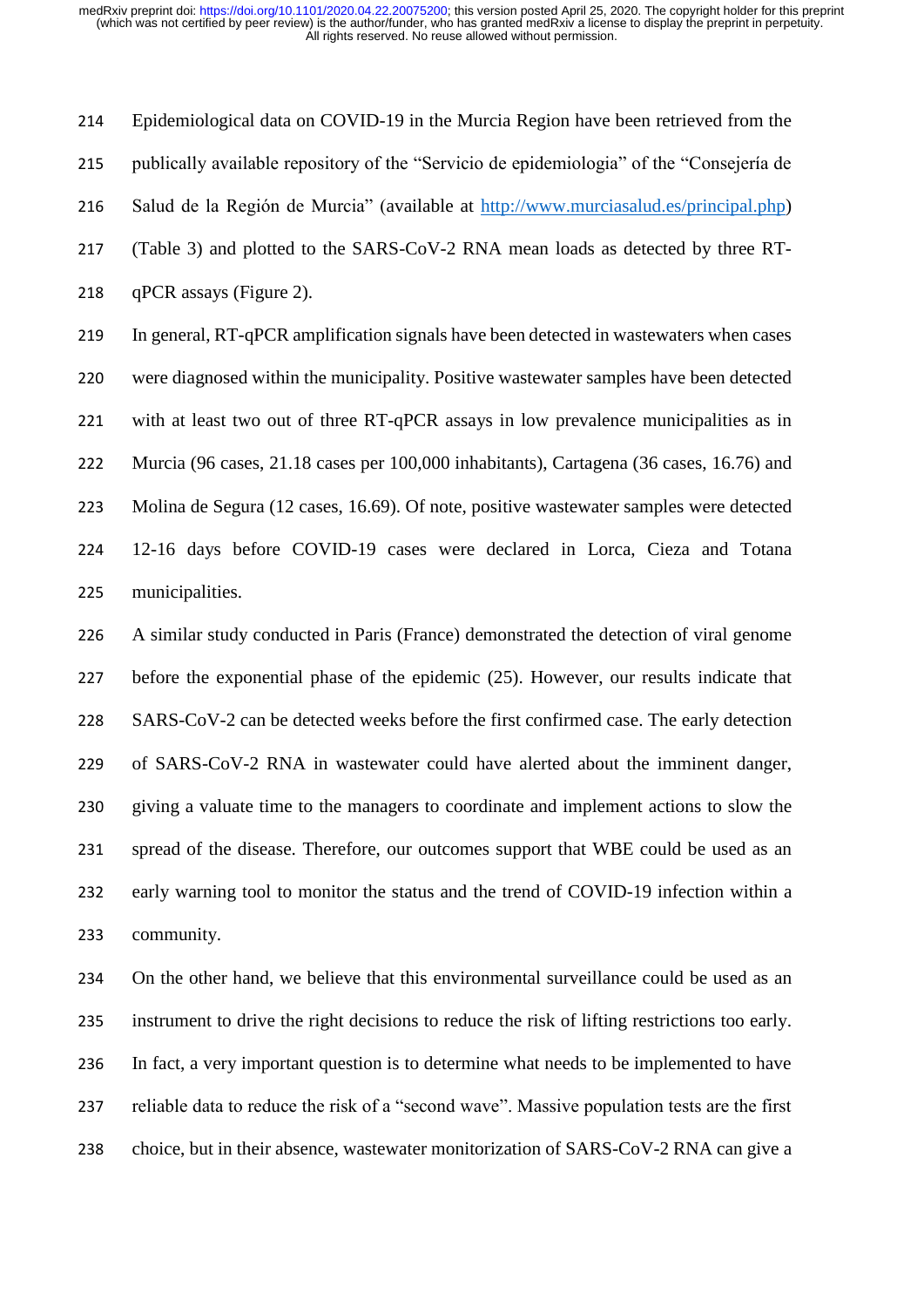reliable picture of the current situation. Our wastewater data do not quantitatively resemble the prevalence of COVID-19 confirmed cases. To this end, a quantitative model that includes and corrects all the variables affecting these wastewater surveillance data would be useful for a better interpretation. For instance, not all COVID-19 positive patients excrete SARS-CoV-2 RNA in faeces, and when it occurs, the titers and the duration of shedding vary among individuals and across time (1, 2, 5, 7). On the other hand, the real number of positive cases within the Murcia Region remains unknown because of the large number of mild or asymptomatic carriers that have not been included in epidemiological statistics. These aspects together with environmental variables (e.g., rainfall events, temperature)

 increase the uncertainties linked to the correlation between SARS-CoV-2 RNA detection in wastewater samples and the prevalence of COVID-19 that could be explored by using complex models.

 In conclusions, wastewater surveillance and WBE may represent a complementary approach to estimate the presence and even the prevalence of COVID-19 in communities. This represents an effective tool that needs to be further explored in order to direct public health response, especially in cases of limited capacity for clinical testing.

#### **Funding**

 The study was funded by the projects 20180705 of ESAMUR, 202070E101 of CSIC and "VIRIDIANA" AGL2017-82909 (AEI/FEDER, UE) of MICIU. WR is supported by APOSTD/2018/150 postdoctoral fellowship of Generalitat Valenciana. EC-F is recipient of a predoctoral contract from the MICINN, Call 2018. PT is holder of the RYC2018- 025510-I Ramón y Cajal contract from the MICIU.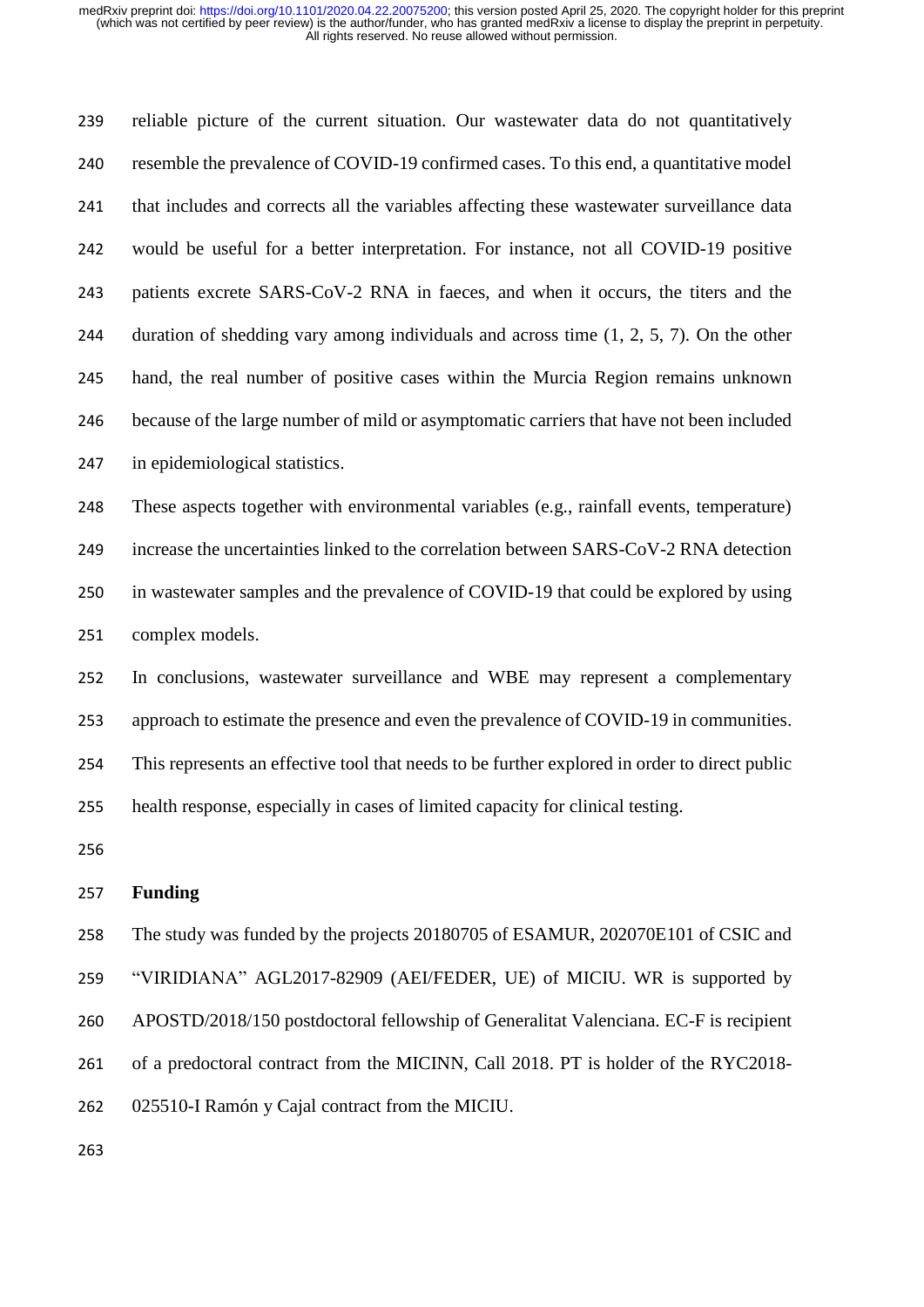## **Acknowledgments**

- The authors acknowledge the "Entidad Regional de Saneamiento y Depuración de Aguas
- Residuales (ESAMUR)" for authorizing the sampling and Prof. Ana Carvajal (Faculty of
- Veterinary Medicine, University of Leon, Spain) for kindly providing PEDV.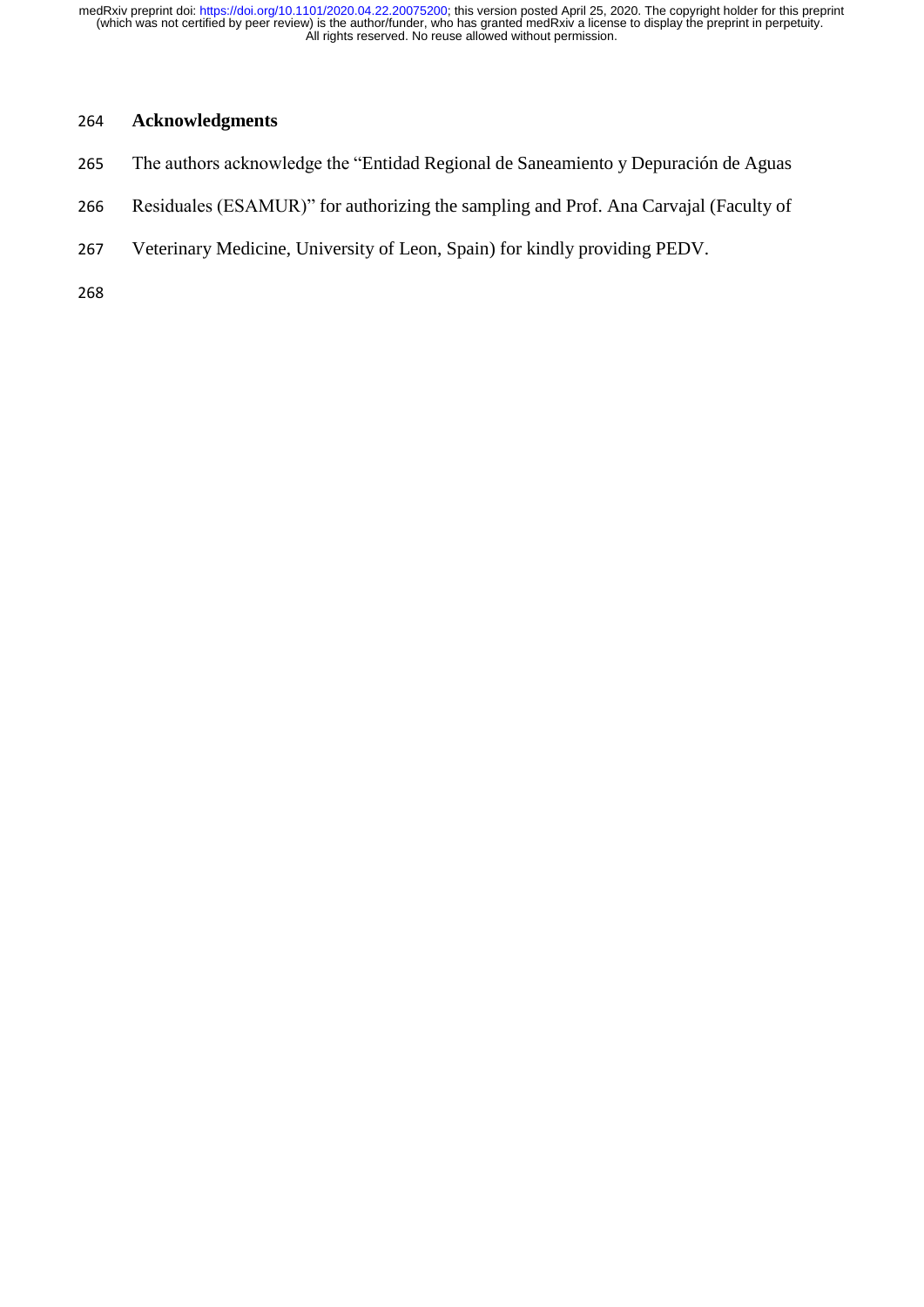#### **References**

| 270<br>271                             | 1.  | Pan Y, Zhang D, Yang P, Poon LLM, Wang Q. 2020. Viral load of SARS-CoV-2<br>in clinical samples. Lancet Infect Dis 20:411-412.                                                                                                                                                                                                                                                                                     |
|----------------------------------------|-----|--------------------------------------------------------------------------------------------------------------------------------------------------------------------------------------------------------------------------------------------------------------------------------------------------------------------------------------------------------------------------------------------------------------------|
| 272<br>273<br>274<br>275<br>276<br>277 | 2.  | Woelfel R, Corman VM, Guggemos W, Seilmaier M, Zange S, Mueller MA,<br>Niemeyer D, Vollmar P, Rothe C, Hoelscher M, Bleicker T, Bruenink S,<br>Schneider J, Ehmann R, Zwirglmaier K, Drosten C, Wendtner C. 2020. Clinical<br>presentation and virological assessment of hospitalized cases of coronavirus<br>disease 2019 in a travel-associated transmission cluster. medRxiv<br>2020.03.05.20030502.            |
| 278<br>279<br>280<br>281<br>282<br>283 | 3.  | Young BE, Ong SWX, Kalimuddin S, Low JG, Tan SY, Loh J, Ng O-T,<br>Marimuthu K, Ang LW, Mak TM, Lau SK, Anderson DE, Chan KS, Tan TY, Ng<br>TY, Cui L, Said Z, Kurupatham L, Chen MI-C, Chan M, Vasoo S, Wang L-F,<br>Tan BH, Lin RTP, Lee VJM, Leo Y-S, Lye DC, Team for the S 2019 NCOR.<br>2020. Epidemiologic Features and Clinical Course of Patients Infected With<br>SARS-CoV-2 in Singapore. JAMA.         |
| 284<br>285<br>286<br>287               | 4.  | Zhang W, Du R-H, Li B, Zheng X-S, Yang X-L, Hu B, Wang Y-Y, Xiao G-F,<br>Yan B, Shi Z-L, Zhou P. 2020. Molecular and serological investigation of 2019-<br>nCoV infected patients: implication of multiple shedding routes. Emerg Microbes<br>Infect 9:386-389.                                                                                                                                                    |
| 288<br>289<br>290<br>291               | 5.  | He X, Lau EHY, Wu P, Deng X, Wang J, Hao X, Lau YC, Wong JY, Guan Y,<br>Tan X, Mo X, Chen Y, Liao B, Chen W, Hu F, Zhang Q, Zhong M, Wu Y, Zhao<br>L, Zhang F, Cowling BJ, Li F, Leung GM. 2020. Temporal dynamics in viral<br>shedding and transmissibility of COVID-19. Nat Med.                                                                                                                                 |
| 292<br>293<br>294<br>295               | 6.  | Wu Y, Guo C, Tang L, Hong Z, Zhou J, Dong X, Yin H, Xiao Q, Tang Y, Qu X,<br>Kuang L, Fang X, Mishra N, Lu J, Shan H, Jiang G, Huang X. 2020. Prolonged<br>presence of SARS-CoV-2 viral RNA in faecal samples. Lancet Gastroenterol<br>Hepatol 5:434–435.                                                                                                                                                          |
| 296<br>297<br>298<br>299               | 7.  | Xu Y, Li X, Zhu B, Liang H, Fang C, Gong Y, Guo Q, Sun X, Zhao D, Shen J,<br>Zhang H, Liu H, Xia H, Tang J, Zhang K, Gong S. 2020. Characteristics of<br>pediatric SARS-CoV-2 infection and potential evidence for persistent fecal viral<br>shedding. Nat Med 26:502-505.                                                                                                                                         |
| 300<br>301<br>302<br>303<br>304<br>305 | 8.  | Lescure F-X, Bouadma L, Nguyen D, Parisey M, Wicky P-H, Behillil S,<br>Gaymard A, Bouscambert-Duchamp M, Donati F, Le Hingrat Q, Enouf V,<br>Houhou-Fidouh N, Valette M, Mailles A, Lucet J-C, Mentre F, Duval X,<br>Descamps D, Malvy D, Timsit J-F, Lina B, van-der-Werf S, Yazdanpanah Y.<br>2020. Clinical and virological data of the first cases of COVID-19 in Europe: a<br>case series. Lancet Infect Dis. |
| 306<br>307                             | 9.  | Wang W, Xu Y, Gao R, Lu R, Han K, Wu G, Tan W. 2020. Detection of SARS-<br>CoV-2 in Different Types of Clinical Specimens. JAMA.                                                                                                                                                                                                                                                                                   |
| 308<br>309<br>310<br>311               | 10. | Xiao F, Tang M, Zheng X, Li C, He J, Hong Z, Huang S, Zhang Z, Lin X, Fang<br>Z, Lai R, Chen S, Liu J, Huang J, Xia J, Li Z, Jiang G, Liu Y, Li X, Shan H.<br>2020. Evidence for gastrointestinal infection of SARS-CoV-2. medRxiv<br>2020.02.17.20023721.                                                                                                                                                         |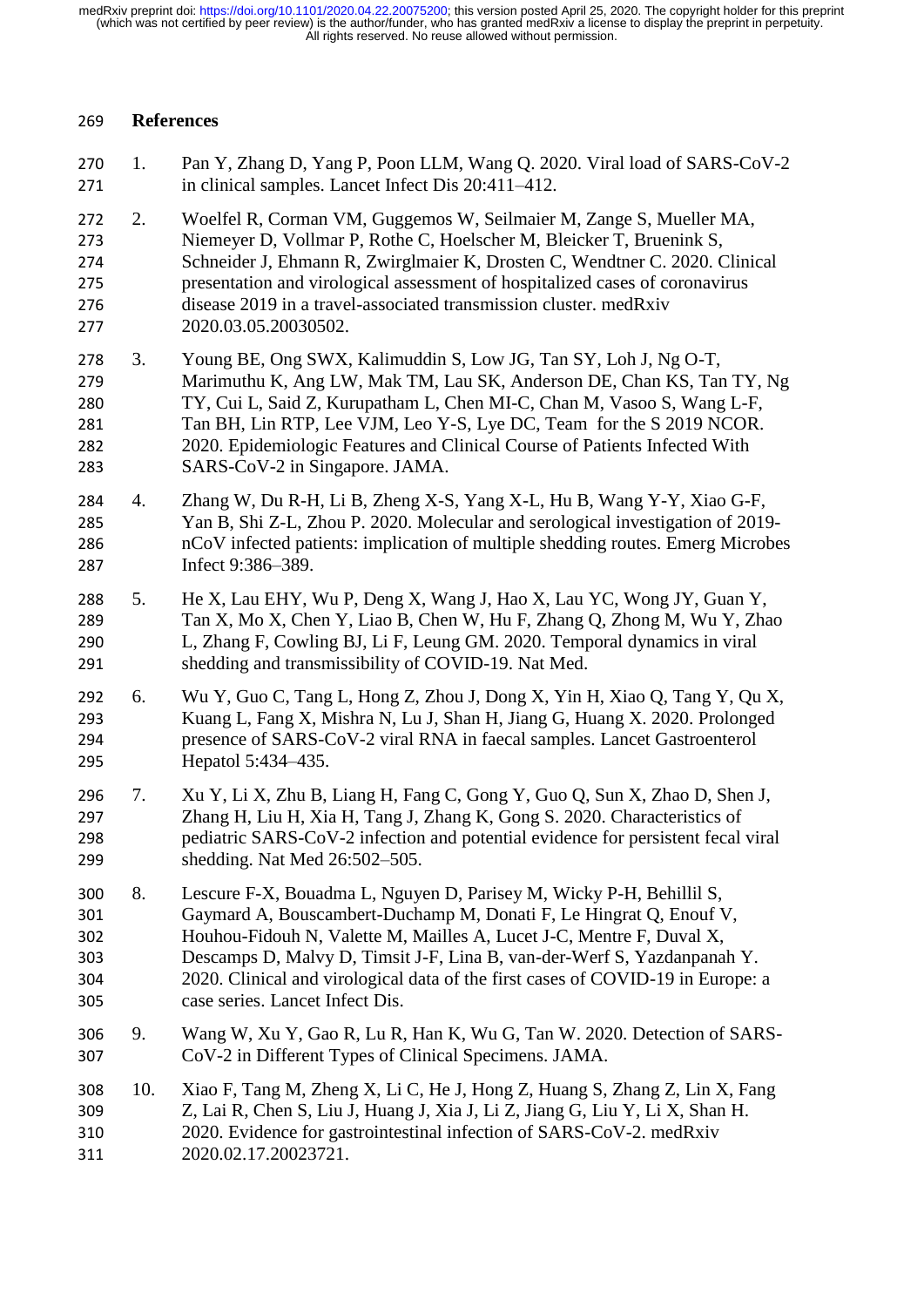| 312<br>313<br>314        | 11. | Yeo C, Kaushal S, Yeo D. 2020. Enteric involvement of coronaviruses: is<br>faecal–oral transmission of SARS-CoV-2 possible? Lancet<br>Gastroenterol Hepatol 5:335-337.                                                                                                                                    |
|--------------------------|-----|-----------------------------------------------------------------------------------------------------------------------------------------------------------------------------------------------------------------------------------------------------------------------------------------------------------|
| 315<br>316<br>317        | 12. | Choi PM, Tscharke BJ, Donner E, O'Brien JW, Grant SC, Kaserzon SL, Mackie<br>R, O'Malley E, Crosbie ND, Thomas K V, Mueller JF. 2018. Wastewater-based<br>epidemiology biomarkers: Past, present and future. TrAC - Trends Anal Chem.                                                                     |
| 318<br>319               | 13. | Lorenzo M, Picó Y. 2019. Wastewater-based epidemiology: current status and<br>future prospects. Curr Opin Environ Sci Heal.                                                                                                                                                                               |
| 320<br>321<br>322        | 14. | Mercan S, Kuloglu M, Asicioglu F. 2019. Monitoring of illicit drug consumption<br>via wastewater: development, challenges, and future aspects. Curr Opin Environ<br>Sci Heal.                                                                                                                             |
| 323<br>324<br>325<br>326 | 15. | de Oliveira M, Frihling BEF, Velasques J, Filho FJCM, Cavalheri PS, Migliolo<br>L. 2020. Pharmaceuticals residues and xenobiotics contaminants: Occurrence,<br>analytical techniques and sustainable alternatives for wastewater treatment. Sci<br>Total Environ.                                         |
| 327<br>328<br>329        | 16. | Prevost B, Lucas FS, Goncalves A, Richard F, Moulin L, Wurtzer S. 2015. Large<br>scale survey of enteric viruses in river and waste water underlines the health<br>status of the local population. Environ Int 79:42–50.                                                                                  |
| 330<br>331<br>332<br>333 | 17. | Santiso-Bellón C, Randazzo W, Pérez-Cataluña A, Vila-Vicent S, Gozalbo-<br>Rovira R, Muñoz C, Buesa J, Sanchez G, Díaz JR. 2020. Epidemiological<br>surveillance of norovirus and rotavirus in sewage (2016–2017) in Valencia<br>(Spain). Microorganisms.                                                 |
| 334<br>335<br>336<br>337 | 18. | Hellmer M, Paxeus N, Magnius L, Enache L, Arnholm B, Johansson A,<br>Bergstrom T, Norder H. 2014. Detection of pathogenic viruses in sewage<br>provided early warnings of hepatitis A virus and norovirus outbreaks. Appl<br>Environ Microbiol 80:6771-6781.                                              |
| 338<br>339               | 19. | Cuevas-Ferrando E, Randazzo W, Pérez-Cataluña A, Sánchez G. 2020. HEV<br>Occurrence in Waste and Drinking Water Treatment Plants . Front Microbiol                                                                                                                                                        |
| 340<br>341<br>342        | 20. | Miura T, Lhomme S, Le Saux J-C, Le Mehaute P, Guillois Y, Couturier E, Izopet<br>J, Abranavel F, Le Guyader FS. 2016. Detection of Hepatitis E Virus in Sewage<br>After an Outbreak on a French Island. Food Environ Virol 8:194-9.                                                                       |
| 343<br>344<br>345<br>346 | 21. | Asghar H, Diop OM, Weldegebriel G, Malik F, Shetty S, El Bassioni L, Akande<br>AO, Al Maamoun E, Zaidi S, Adeniji AJ, Burns CC, Deshpande J, Oberste MS,<br>Lowther SA. 2014. Environmental surveillance for polioviruses in the Global<br>Polio Eradication Initiative. J Infect Dis 210 Suppl:S294-303. |
| 347<br>348               | 22. | Medema G, Heijnen L, Elsinga G, Italiaander R, Brouwer A. 2020. Presence of<br>SARS-Coronavirus-2 in sewage. medRxiv 2020.03.29.20045880.                                                                                                                                                                 |
| 349<br>350<br>351<br>352 | 23. | Wu F, Xiao A, Zhang J, Gu X, Lee WL, Kauffman K, Hanage W, Matus M,<br>Ghaeli N, Endo N, Duvallet C, Moniz K, Erickson T, Chai P, Thompson J, Alm<br>E. 2020. SARS-CoV-2 titers in wastewater are higher than expected from<br>clinically confirmed cases. medRxiv 2020.04.05.20051540.                   |
| 353<br>354               | 24. | Ahmed W, Angel N, Edson J, Bibby K, Bivins A, O'Brien JW, Choi PM,<br>Kitajima M, Simpson SL, Li J, Tscharke B, Verhagen R, Smith WJM, Zaugg J,                                                                                                                                                           |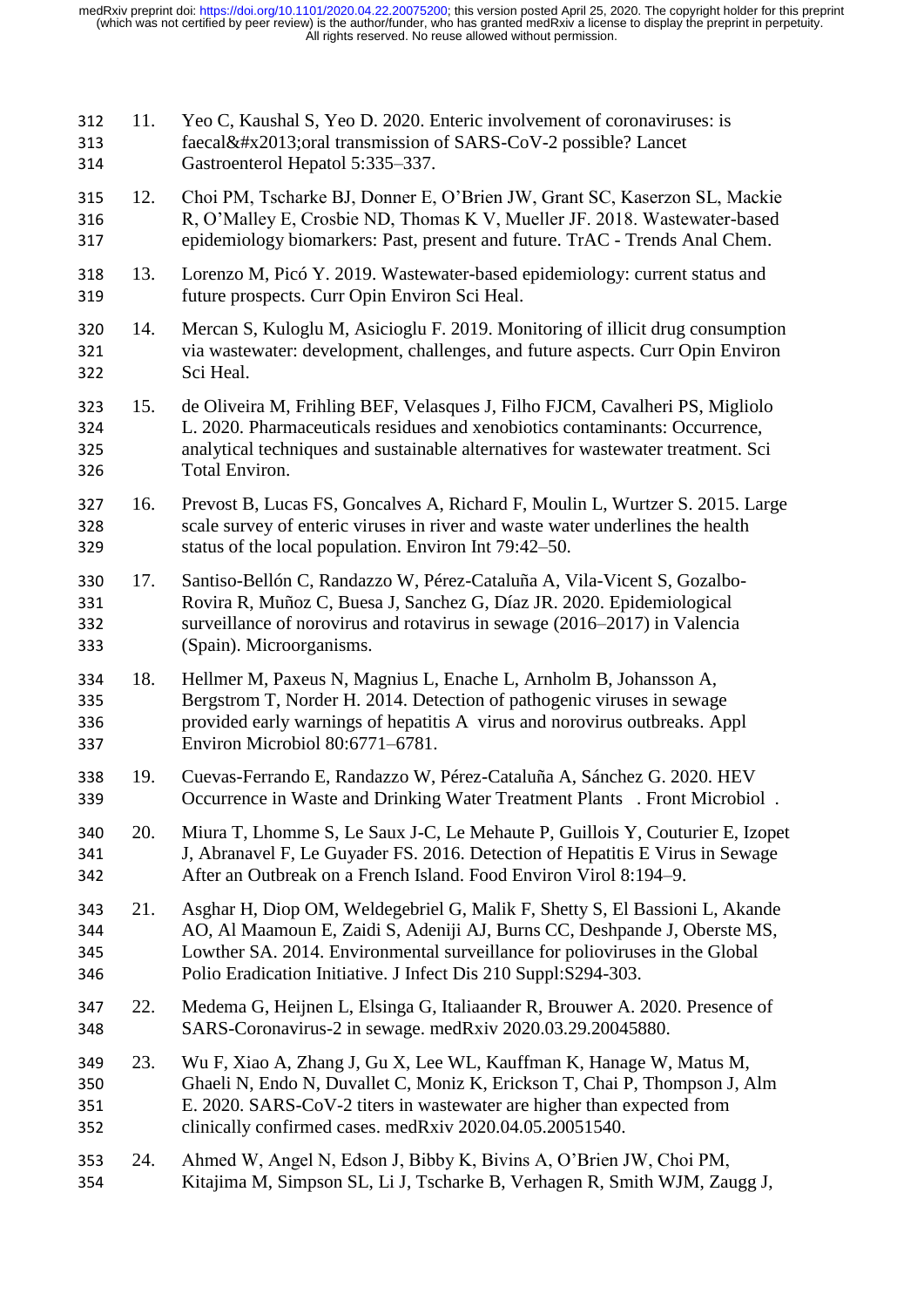| 355<br>356<br>357<br>358 |     | Dierens L, Hugenholtz P, Thomas K V, Mueller JF. 2020. First confirmed<br>detection of SARS-CoV-2 in untreated wastewater in Australia: A proof of<br>concept for the wastewater surveillance of COVID-19 in the community. Sci<br>Total Environ 138764.                                     |
|--------------------------|-----|----------------------------------------------------------------------------------------------------------------------------------------------------------------------------------------------------------------------------------------------------------------------------------------------|
| 359<br>360<br>361        | 25. | Wurtzer S, Marechal V, Mouchel J-M, Moulin L. 2020. Time course quantitative<br>detection of SARS-CoV-2 in Parisian wastewaters correlates with COVID-19<br>confirmed cases. medRxiv 2020.04.12.20062679.                                                                                    |
| 362<br>363               | 26. | Lodder W, de Roda Husman AM. 2020. SARS-CoV-2 in wastewater: potential<br>health risk, but also data source. Lancet Gastroenterol Hepatol.                                                                                                                                                   |
| 364<br>365<br>366        | 27. | Daughton C. 2020. The international imperative to rapidly and inexpensively<br>monitor community-wide Covid-19 infection status and trends. Sci Total Environ<br>138149.                                                                                                                     |
| 367<br>368               | 28. | Mallapaty S. 2020. How sewage could reveal true scale of coronavirus outbreak.<br>Nature.                                                                                                                                                                                                    |
| 369<br>370<br>371        | 29. | Naddeo V, Liu H. 2020. Editorial Perspectives: 2019 novel coronavirus (SARS-<br>CoV-2): what is its fate in urban water cycle and how can the water research<br>community respond? Environ Sci Water Res Technol.                                                                            |
| 372<br>373<br>374        | 30. | Randazzo W, Piqueras J, Evtoski Z, Sastre G, Sancho R, Gonzalez C, Sanchez G.<br>2019. Interlaboratory Comparative Study to Detect Potentially Infectious Human<br>Enteric Viruses in Influent and Effluent Waters. Food Environ Virol.                                                      |
| 375<br>376               | 31. | AAVV. 2011. Standard Methods For the Examination of Water and Wastewater<br>(9510)Detection of enteric viruses. American Public Health Association.                                                                                                                                          |
| 377<br>378<br>379<br>380 | 32. | Costafreda MI, Bosch A, Pintó RM. 2006. Development, evaluation, and<br>standardization of a real-time TaqMan reverse transcription-PCR assay for<br>quantification of hepatitis A virus in clinical and shellfish samples. Appl Environ<br>Microbiol 72:3846-3855.                          |
| 381<br>382<br>383        | 33. | ISO 15216-1. 2017. Microbiology of the Food Chain – Horizontal Method for<br>Determination of Hepatitis A Virus and Norovirus Using Real-Time RT-PCR -<br>Part 1: Method for Quantification. ISO 15216-1:2017.                                                                               |
| 384<br>385<br>386<br>387 | 34. | Zhou X, Zhang T, Song D, Huang T, Peng Q, Chen Y, Li A, Zhang F, Wu Q, Ye<br>Y, Tang Y. 2017. Comparison and evaluation of conventional RT-PCR, SYBR<br>green I and TaqMan real-time RT-PCR assays for the detection of porcine<br>epidemic diarrhea virus. Mol Cell Probes 33:36-41.        |
| 388<br>389               | 35. | CDC. 2020. CDC 2019-Novel Coronavirus (2019-nCoV) Real-Time RT-PCR<br>Diagnostic Panel.                                                                                                                                                                                                      |
| 390<br>391<br>392<br>393 | 36. | Wang X-W, Li J-S, Jin M, Zhen B, Kong Q-X, Song N, Xiao W-J, Yin J, Wei W,<br>Wang G-J, Si B-Y, Guo B-Z, Liu C, Ou G-R, Wang M-N, Fang T-Y, Chao F-H,<br>Li J-W. 2005. Study on the resistance of severe acute respiratory syndrome-<br>associated coronavirus. J Virol Methods 126:171-177. |
| 394<br>395<br>396<br>397 | 37. | Jung YJ, Park G-S, Moon JH, Ku K, Beak S-H, Kim S, Park EC, Park D, Lee J-<br>H, Byeon CW, Lee JJ, Maeng J-S, Kim SJ, Kim S II, Kim B-T, Lee MJ, Kim<br>HG. 2020. Comparative analysis of primer-probe sets for the laboratory<br>confirmation of SARS-CoV-2. bioRxiv 2020.02.25.964775.     |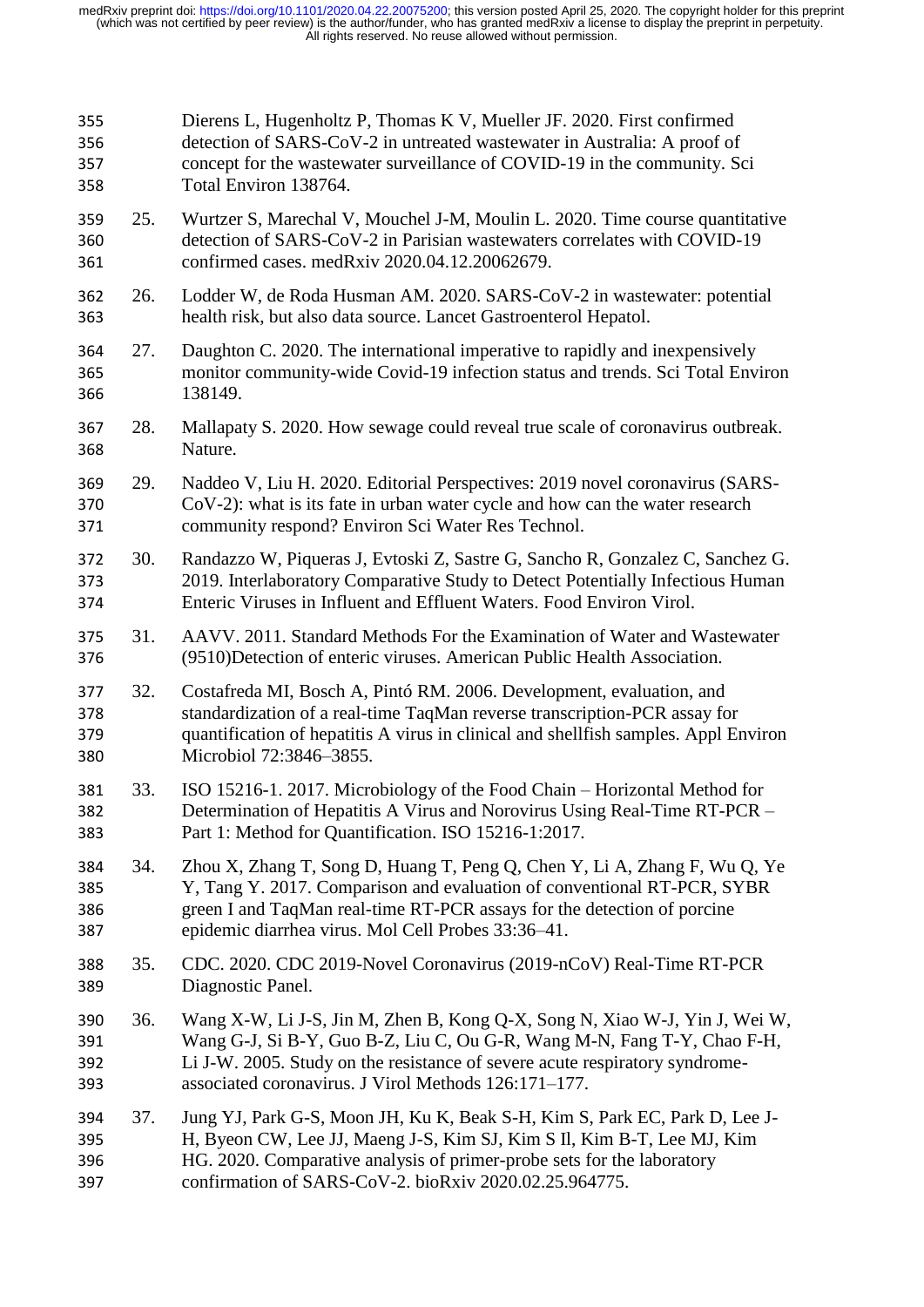| 398<br>399<br>400<br>401<br>402<br>403<br>404<br>405<br>406 | 38. | Vogels CBF, Brito AF, Wyllie AL, Fauver JR, Ott IM, Kalinich CC, Petrone<br>ME, Casanovas-Massana A, Muenker MC, Moore AJ, Klein J, Lu P, Lu-Culligan<br>A, Jiang X, Kim DJ, Kudo E, Mao T, Moriyama M, Oh JE, Park A, Silva J, Song<br>E, Takehashi T, Taura M, Tokuyama M, Venkataraman A, Weizman O-E, Wong<br>P, Yang Y, Cheemarla NR, White E, Lapidus S, Earnest R, Geng B, Vijayakumar<br>P, Odio C, Fournier J, Bermejo S, Farhadian S, Dela Cruz C, Iwasaki A, Ko AI,<br>Landry M-L, Foxman EF, Grubaugh ND. 2020. Analytical sensitivity and<br>efficiency comparisons of SARS-COV-2 qRT-PCR assays. medRxiv<br>2020.03.30.20048108. |
|-------------------------------------------------------------|-----|------------------------------------------------------------------------------------------------------------------------------------------------------------------------------------------------------------------------------------------------------------------------------------------------------------------------------------------------------------------------------------------------------------------------------------------------------------------------------------------------------------------------------------------------------------------------------------------------------------------------------------------------|
| 407<br>408                                                  | 39. | CDC. CDC 2019-Novel Coronavirus (2019-nCoV) Real-Time RT-PCR<br>Diagnostic Panel.                                                                                                                                                                                                                                                                                                                                                                                                                                                                                                                                                              |
| 409<br>410                                                  | 40. | WHO WHO. 2020. Water, sanitation, hygiene and waste management for<br>COVID-19.                                                                                                                                                                                                                                                                                                                                                                                                                                                                                                                                                                |
| 411                                                         | 41. | CDC. Water Transmission and COVID-19: Questions and Answers.                                                                                                                                                                                                                                                                                                                                                                                                                                                                                                                                                                                   |
| 412<br>413<br>414                                           | 42. | Chin AWH, Chu JTS, Perera MRA, Hui KPY, Yen H-L, Chan MCW, Peiris M,<br>Poon LLM. 2020. Stability of SARS-CoV-2 in different environmental<br>conditions. The Lancet Microbe.                                                                                                                                                                                                                                                                                                                                                                                                                                                                  |
| 415                                                         | 43. | Haas C. 2020. Coronavirus and Risk Analysis. Risk Anal 40:660–661.                                                                                                                                                                                                                                                                                                                                                                                                                                                                                                                                                                             |
| 416                                                         |     |                                                                                                                                                                                                                                                                                                                                                                                                                                                                                                                                                                                                                                                |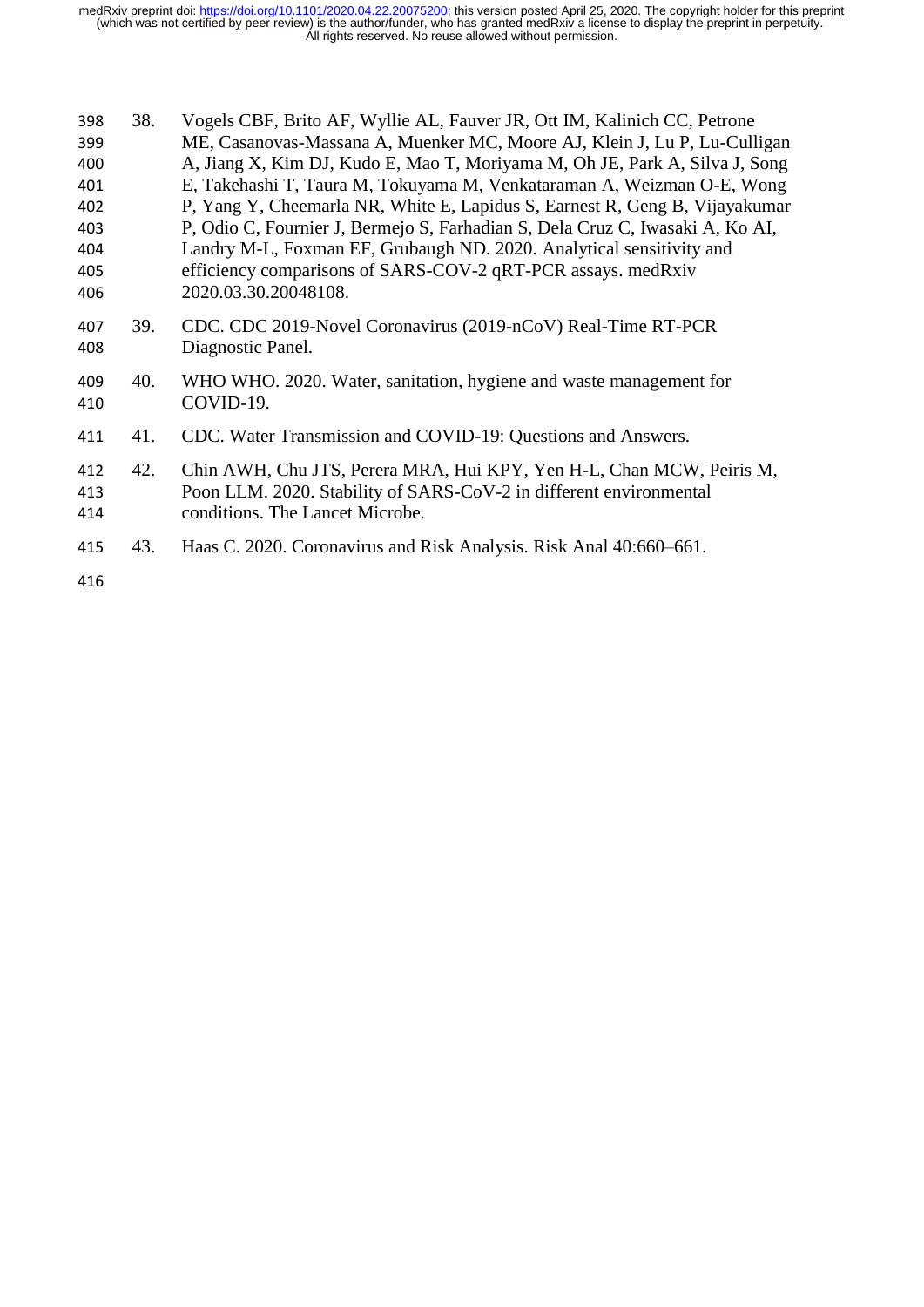- 417 **Figure 1.** Maps of the sampling location. Symbols represents WWTPs and are sized
- 418 according to the number of equivalent inhabitants.

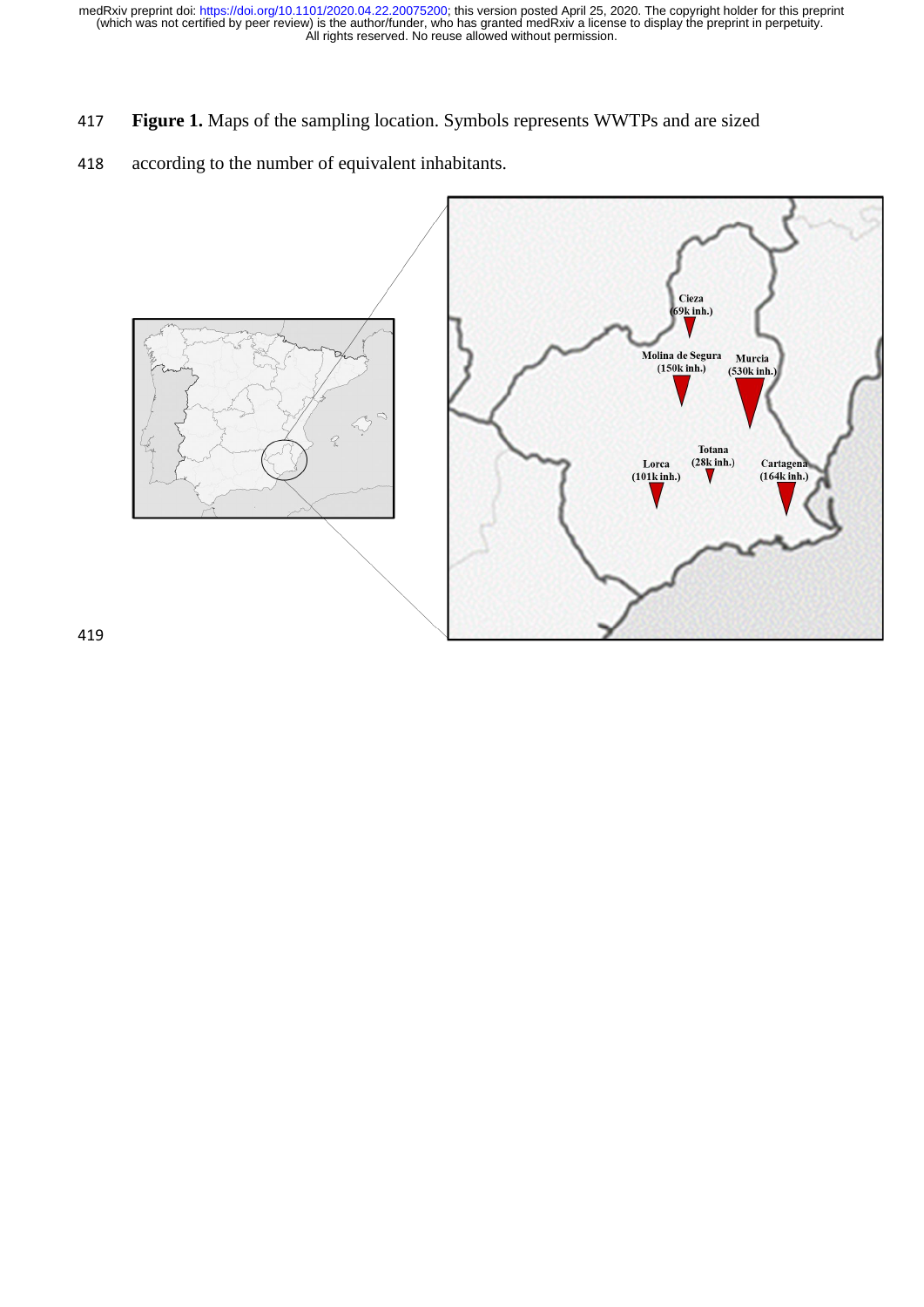# 420 **Table 1.** Operating characteristics of WWTPs.

|                  | <b>Population</b> |            | Capacity $(m^3/a)$ |            |                                                                                                                        | <b>Reuse</b>  |  |
|------------------|-------------------|------------|--------------------|------------|------------------------------------------------------------------------------------------------------------------------|---------------|--|
|                  | Connected         | Equivalent | Designed           | Current    | <b>Reclamation processes</b>                                                                                           |               |  |
| <b>Murcia</b>    | 370,893           | 530,499    | 36,500,000         | 36,952,999 | Activated sludge (A2O process), Disinfection,<br><b>NaClO</b>                                                          | Public domain |  |
| Cartagena        | 175,870           | 163,969    | 12,775,000         | 8,625,103  | Activated sludge, Disinfection                                                                                         | Irrigation    |  |
| Molina de Segura | 67,455            | 150,545    | 9,125,000          | 5,699,930  | Activated sludge, Decantation, Coagulation,<br>Flocculation, Sand filtration, Disinfection, UV,<br><b>NaClO</b>        | Irrigation    |  |
| Lorca            | 73,057            | 101,161    | 7,300,000          | 3,366,919  | Activated sludge, Coagulation, Flocculation,<br>Sand filtration, Disinfection, UV, NaClO                               | Irrigation    |  |
| <b>Cieza</b>     | 33,744            | 69,502     | 3,650,000          | 2,338,673  | Activated sludge (Extended aeration),<br>Disinfection, Coagulation, Flocculation, Sand<br>filtration, Disinfection, UV | Irrigation    |  |
| <b>Totana</b>    | 29,113            | 28,289     | 2,190,000          | 1,440,463  | Activated sludge (Extended aeration),<br>Disinfection, UV                                                              | Irrigation    |  |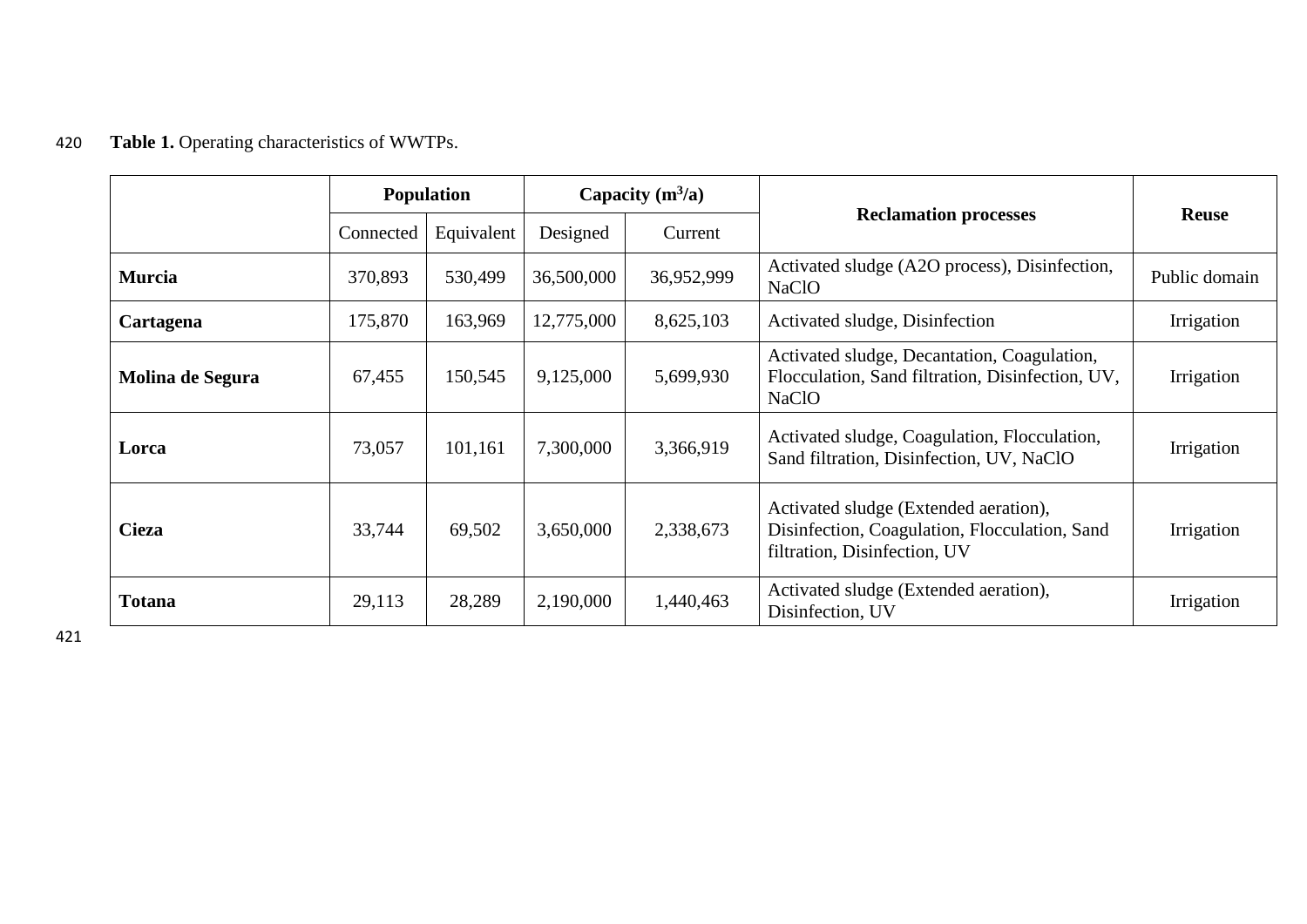- 422 **Figure 2.** Mean amplification cycles of SARS-CoV-2 RNA in influent, secondary and
- 423 tertiary effluent waters in monitored WWTPs within Murcia Region (Spain).
- 424 Results are reported for each of the three regions of the virus nucleocapsid (N) gene
- 425 according to the first version of the Real-Time RT-PCR Diagnostic Panel by US CDC.
- 426 Abbreviations: -, negative; white boxes, not tested.

| <b>Sampling site</b> | Water sample                 | Molecular<br><b>Target</b>                       | 12 March       | 16 March       | 18 March       | 26 March       | 02 April | 07 April                 | 14 April       |
|----------------------|------------------------------|--------------------------------------------------|----------------|----------------|----------------|----------------|----------|--------------------------|----------------|
|                      | Influent                     | N1                                               |                |                |                |                |          |                          |                |
|                      | Influent                     | N <sub>2</sub>                                   |                |                |                |                |          |                          |                |
| <b>Murcia</b>        | Influent                     | N <sub>3</sub>                                   |                |                |                |                |          |                          |                |
|                      | Secundary treated N1, N2, N3 |                                                  |                |                |                |                |          |                          |                |
|                      | Tertiary treated             | N1, N2, N3                                       |                |                |                |                |          |                          |                |
|                      | Influent                     | N1                                               |                |                |                |                |          |                          |                |
| Cartagena            | Influent                     | N <sub>2</sub>                                   |                |                |                |                |          |                          |                |
|                      | Influent                     | N <sub>3</sub>                                   |                |                |                |                |          |                          |                |
|                      | Secundary treated N1, N2, N3 |                                                  |                |                |                |                |          | $\overline{\phantom{a}}$ | $\overline{a}$ |
|                      | Influent                     | N1                                               | $\overline{a}$ | $\overline{a}$ |                | $\overline{a}$ |          |                          |                |
|                      | Influent                     | N <sub>2</sub>                                   |                |                |                |                |          |                          |                |
| Molina de<br>Segura  | Influent                     | N3                                               |                |                |                |                |          |                          |                |
|                      | Secundary treated N1, N2, N3 |                                                  |                |                |                |                |          |                          |                |
|                      | Tertiary treated             | N1, N2, N3                                       |                |                |                |                |          |                          |                |
|                      | Influent                     | N1                                               | $\overline{a}$ |                |                | $\overline{a}$ |          |                          |                |
|                      | Influent                     | N <sub>2</sub>                                   |                |                | $\overline{a}$ |                |          |                          |                |
| Lorca                | Influent                     | N <sub>3</sub>                                   |                |                |                |                |          |                          |                |
|                      | Secundary treated N1, N2, N3 |                                                  |                |                |                |                |          |                          |                |
|                      | Tertiary treated             | N <sub>1</sub> , N <sub>2</sub> , N <sub>3</sub> |                |                |                |                |          |                          |                |
|                      | Influent                     | N1                                               |                |                |                |                |          |                          |                |
|                      | Influent                     | N <sub>2</sub>                                   |                |                |                |                |          |                          |                |
| Cieza                | Influent                     | N <sub>3</sub>                                   |                |                |                |                |          |                          |                |
|                      | Secundary treated N1, N2, N3 |                                                  |                |                |                |                |          |                          |                |
|                      | Tertiary treated             | N1, N2, N3                                       |                |                |                |                |          |                          |                |
|                      | Influent                     | N1                                               |                |                |                |                |          |                          |                |
| <b>Totana</b>        | Influent                     | N <sub>2</sub>                                   |                |                |                | $\overline{a}$ |          |                          |                |
|                      | Influent                     | N <sub>3</sub>                                   |                |                |                |                |          |                          |                |
|                      | Secundary treated N1, N2, N3 |                                                  |                |                |                |                |          |                          |                |
|                      |                              |                                                  |                |                |                |                |          |                          |                |
|                      | Ct scale:                    | 34                                               | 35             | 36             | 37             | 38             | 39       | 40                       |                |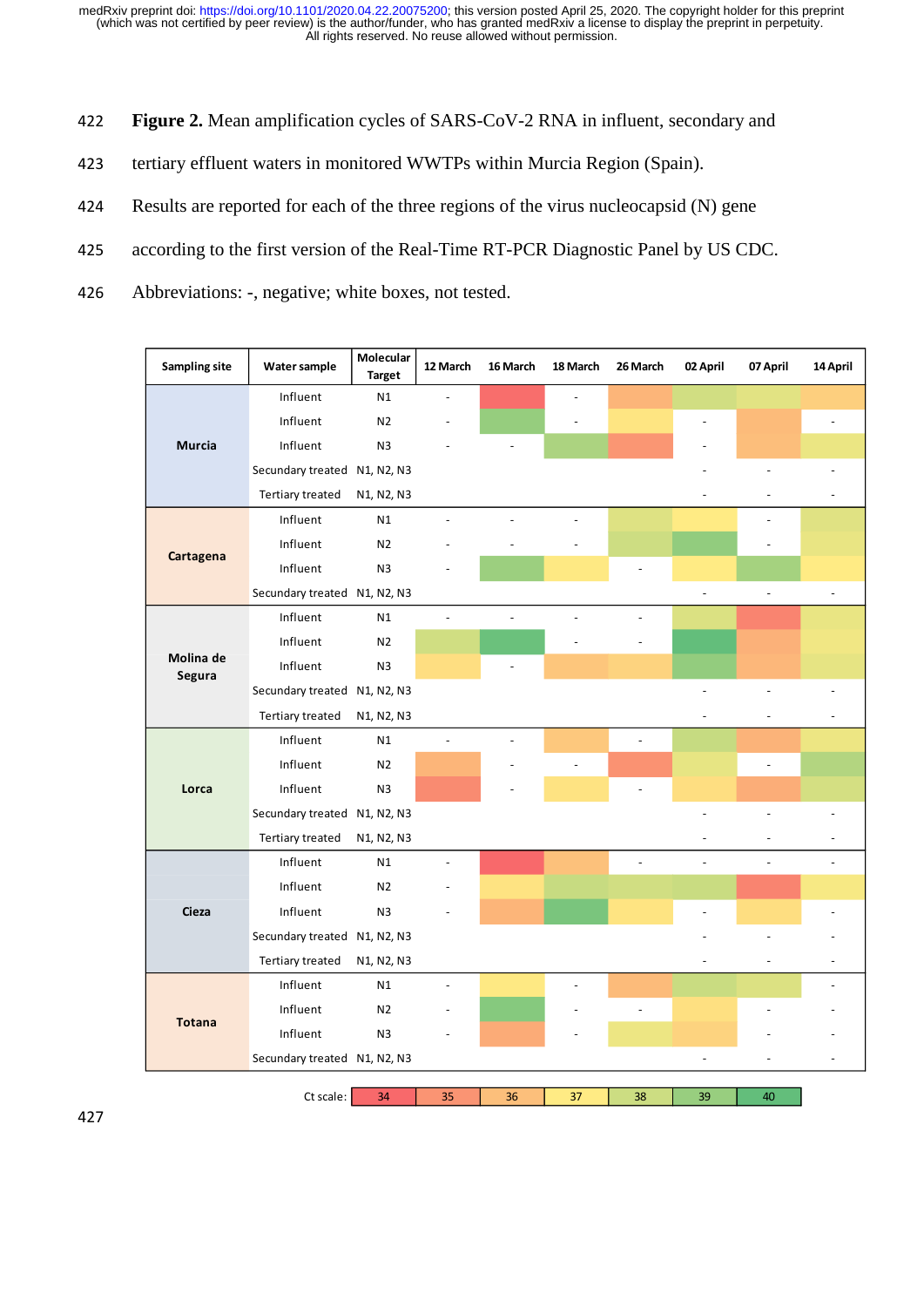|                  | 20/03/2020               |                          | 25/03/2020 |                   | 30/03/2020               |                   | 08/04/2020   |                   | 15/04/2020   |                   |
|------------------|--------------------------|--------------------------|------------|-------------------|--------------------------|-------------------|--------------|-------------------|--------------|-------------------|
|                  | Cases                    | Prevalence <sup>2</sup>  | Cases      | <b>Prevalence</b> | <b>Cases</b>             | <b>Prevalence</b> | <b>Cases</b> | <b>Prevalence</b> | <b>Cases</b> | <b>Prevalence</b> |
| <b>Murcia</b>    | 96                       | 21.18                    | 210        | 46.33             | 332                      | 73.2              | 551          | 121.6             | 622          | 137.2             |
| Cartagena        | 36                       | 16.76                    | 64         | 29.79             | 111                      | 51.7              | 163          | 75.9              | 190          | 88.5              |
| Molina de Segura | 12                       | 16.69                    | 26         | 36.17             | 40                       | 55.6              | 60           | 83.5              | 70           | 97.4              |
| Lorca            | $\overline{\phantom{0}}$ |                          | 8          | 8.47              | 18                       | 19.1              | 29           | 30.7              | 31           | 32.8              |
| <b>Cieza</b>     | $\overline{\phantom{0}}$ |                          | 12         | 34.30             | 22                       | 62.9              | 45           | 128.6             | 49           | 140.0             |
| <b>Totana</b>    | $\overline{\phantom{0}}$ | $\overline{\phantom{0}}$ |            |                   | $\overline{\phantom{0}}$ | 21.9              | 13           | 40.6              | 14           | 43.7              |

428 Table 2. Epidemiological data<sup>1</sup> summary of COVID-19 cases in the area of study.

- 430 <sup>1,</sup> Data retrieved from the public repository of the "Servicio de epidemiologia" of the "Consejería de Salud de la Región de Murcia" (available at
- 431 [http://www.murciasalud.es/principal.php\)](http://www.murciasalud.es/principal.php).
- 432  $\frac{2}{7}$ . Prevalence, percentage of diagnosed cases per 100.000 inhabitants.